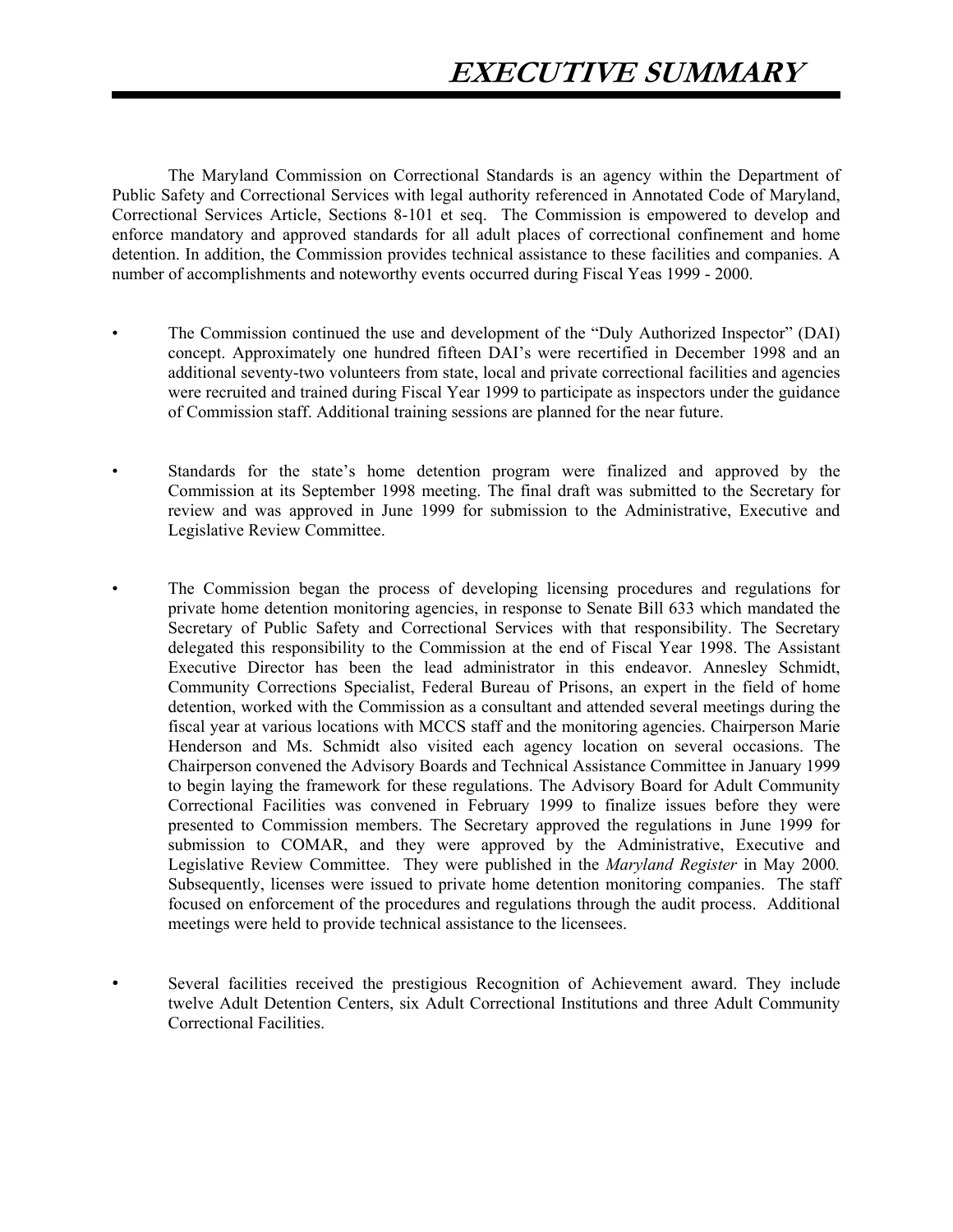- The Commission and staff continued to network and promote partnerships with other regulatory and criminal justice agencies. Traditionally, the Commission has been an instrument of effective change by working in partnership with other agencies and correctional professionals. The Executive Director participated as a member of the Correctional Services Article Review Committee and the Arrest Booking Systems Users Group. The Executive Director also participated as an instructor for the Police and Correctional Training Commissions Executive Officers Program and Mid-Level Management Program. The very first meeting of Jail Inspectors from across the nation was sponsored by the National Institute of Corrections and held in Longmont, Colorado. The Executive Director attended this two-day working session. The Assistant Executive Director met with representatives from the Waterloo State Police, Licensing and Regulation Division and the Federal Bureau of Prisons. The Assistant Director also attended a three-day training seminar in Washington, D.C. on auditing computerized records. The Senior Correctional Program Specialist attended the Mid-Level Management Program. The staff attended meetings and conferences of both the Maryland Correctional Administrators Association and the Maryland Criminal Justice Association, of which the Executive Director is a member of the executive boards.
- The process of using the personal computer to document all audit information continued. This process has enhanced office operations by reducing the length of time required to produce a formal report and the amount of paper maintained.
- The Commission hired an office secretary during Fiscal Year 1999. This individual is assigned to work primarily with the private home detention monitoring program. Two contractual auditor/investigators were hired in Fiscal Year 2000 to assist with enforcing the regulation for private home detention monitoring companies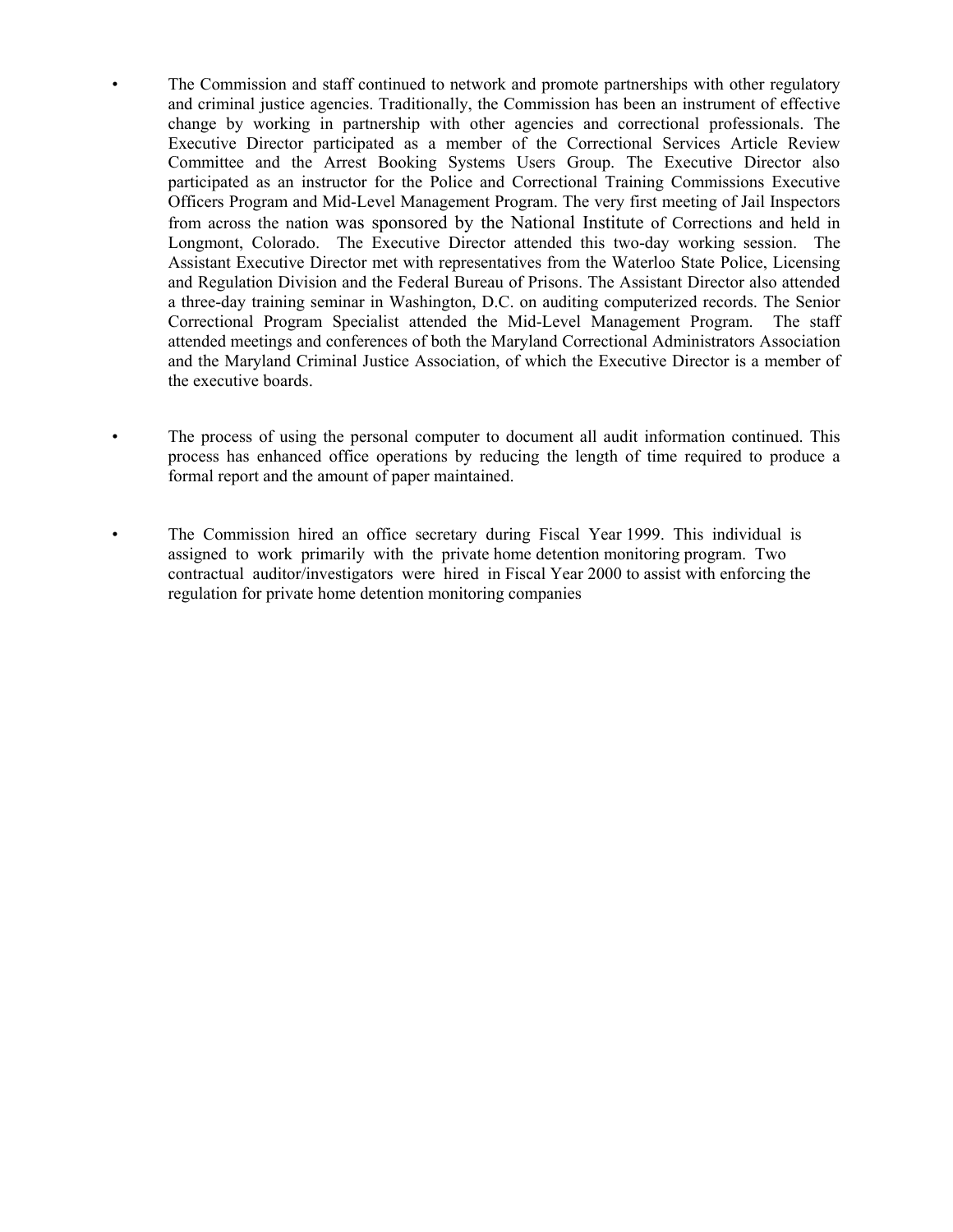**Mission:** The Mission of the Maryland Commission on Correctional Standards is to provide the citizens of Maryland with an efficient correctional system with an emphasis on public safety, staff well-being, and inmate welfare by encouraging the application of sound correctional management principles and procedures.

**Vision**: Developing and promoting standards for excellence

#### **Key Goals, Objectives and Performance Measures**

#### **Offender Security**

 Secure defendants and offenders confined under Department supervision. By fiscal year 2003, increase the number of compliance findings with relevant MCCS standards for inmate safety by 10% from the 2000 level.

### **Offender Well-Being**

 Ensure incarcerated defendants and offenders are confined in humane conditions and receive appropriate treatment services (medical, mental health, social work, addictions) consistent with correctional health care and treatment practices and standards.

 By fiscal year 2003, increase the number of "compliance" findings with relevant MCCS standards for inmate housing and sanitation by 15% from the 2000 level.

 By fiscal year 2003, increase the number of "compliance findings with relevant MCCS standards for inmate medical, dental and mental health by 8% from the 2000 level.

#### **Good Management**

 Ensures that the Department operates efficiently. By fiscal year 2003, MCCS will ensure that 100% of all 59 adult places of confinement are audited within the mandated three-year cycle.

#### **Strategies**

 The Executive Director will collect and evaluate institutional audit data in order to develop strategies to reduce the number of non-compliance ratings in Adult Correctional Institutions, specifically in the area of inmate safety. A quarterly report will be prepared and submitted to the Office of the Secretary (DPSCS), tracking the non-compliance ratings and the steps taken to achieve this goal and objective.

 The Executive Director will collect and evaluate institutional audit data in order to develop strategies to reduce the number of non-compliance ratings. Data will be collected on a quarterly basis and forwarded to the Office of the Secretary relative to this goal and objective.

 The Executive Director will collect and evaluate institutional audit compliance data, establish a strategy to reduce the number on "non-compliance" ratings to comport with this goal and objective, and develop an action plan to bring MCCS back to its mandated three year cycle.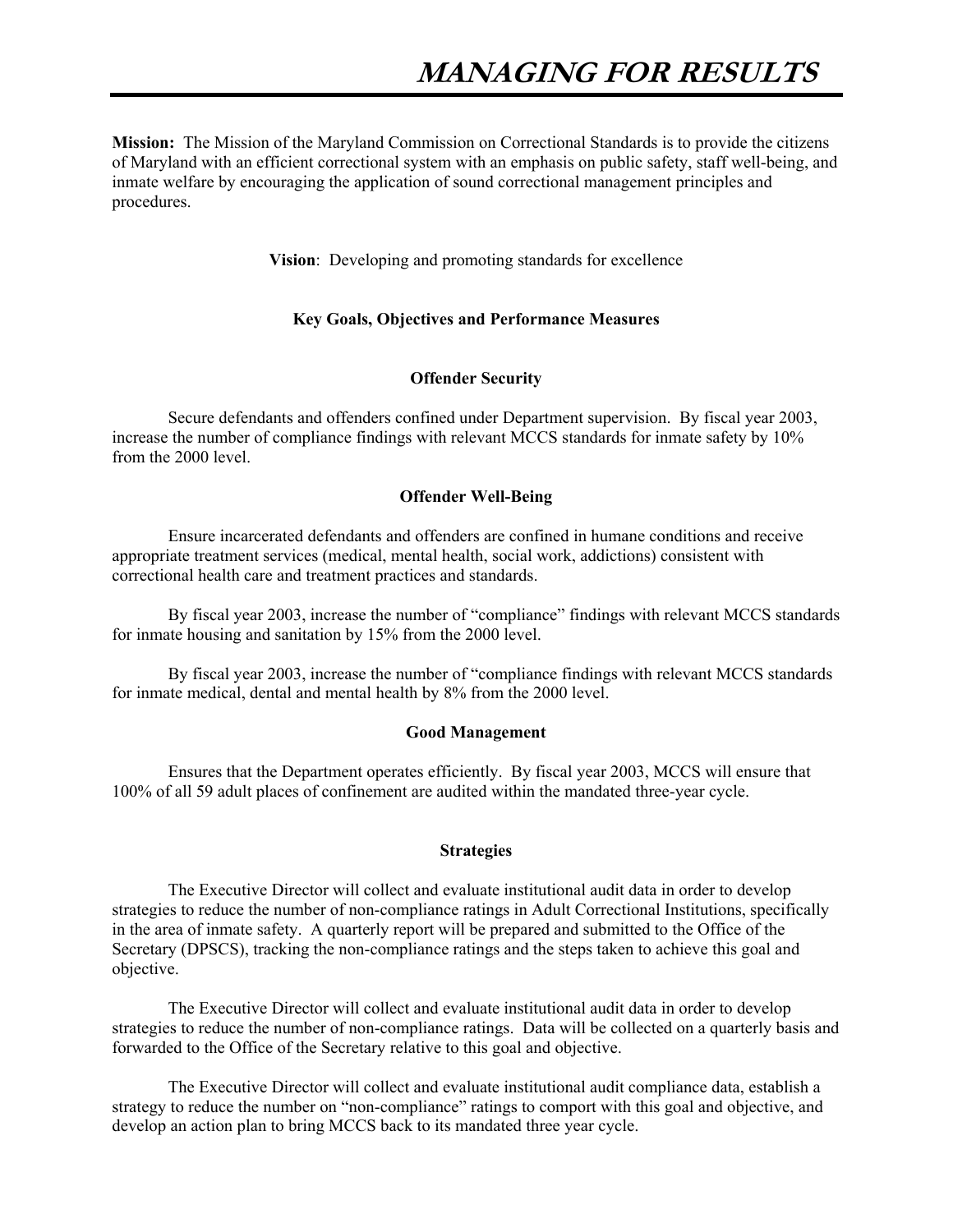The primary function of the Maryland Commission on Correctional Standards is to enforce, through regular on-site audits, the regulations for all adult places of confinement to determine levels of compliance. The seventh audit cycle of inspections, which began in December 1997, continued. This is the third cycle in which Duly Authorized Inspectors (DAI's) participated with Commission staff. During the seventh audit cycle, many correctional facilities achieved total compliance as a result of a commitment to view the inspection process as a management tool. The improved networking and communication between the Commission and local, state and private correctional administrators contributed to an increased level of standards compliance. The eighth audit cycle promises to be just as successful. In FY 1999, sixteen complete audits were performed (9 detention centers, 2 prisons and 5 community-based facilities) and fifteen follow-up visits conducted. In FY 2000, sixteen complete audits were performed (8 detention centers, 3 prisons, and 5 community-based facilities) and twenty-nine follow-up visits.

The major concerns of life, health, safety and constitutional issues continued to be aggressively addressed. The level of cooperation and participation from managing officials increased. The facilities that attained full compliance with the applicable standards during this period received the Commission's Recognition of Achievement award. While the Commission has no accrediting or licensing authority, it recognizes the need to acknowledge the positive efforts of these facilities. Where deficiencies are noted during formal inspections, compliance plans are developed in partnership with facility officials. The plan is then presented to the Commission for approval. Upon approval, Commission staff regularly monitors these plans until total compliance is realized. Facilities must meet the plan within one year from the date the Commission approves the final report. If the compliance plan's requirements are met within the time frame, the Commission votes on whether an award will be presented to the facility. In many cases, favorable media attention and positive feedback resulted from the award presentation. We find that the Recognition of Achievement award has become a symbol of excellence in the workplace. It is the premiere award recognizing achievement in Maryland's correctional arena. The following adult places of correctional confinement received the Recognition of Achievement award at ceremonies planned by the respective administrations.

Maryland House of Correction and Annex – Thomas R. Corcoran, Warden – September 24, 1998 Montgomery County Pre-Release Center – Susan Wiant, Administrator – December 2, 1998 Frederick County Detention Center – Robert Green, Chief – January 26, 1999 Baltimore Central Booking and Intake Center – Alfred Murphy, Warden – March 25, 1999 Baltimore Pre-Release Unit for Women – Patricia Allen, Facility Administrator – May 5, 1999 Central Home Detention Unit – Richard Sullivan, Executive Director – May 5, 1999 Charles County Detention Center – Captain Dwight Miller – May 10, 1999 Anne Arundel County Detention Center – Richard Baker, Superintendent – May 24, 1999 Maryland Correctional Adjustment Center – Thomas R. Corcoran, Warden – October 20, 1999 Western Correctional Institution – Jon Galley, Warden – December 1, 1999 Howard County Detention Center– Melanie Pereira, Director – December 14, 1999 Brockbridge Correctional Facility – Charles H. Smith, Assistant Warden –February 24, 2000 Baltimore County Department of Corrections – Dorothy Williams, Administrator – February 29, 2000 Allegany County Detention Center – David Goad, Sheriff – March 8, 2000 Caroline County Detention Center – Charles Andrew, Superintendent – March 14, 2000 Maryland Correctional Institution for Women – Marsha Maloff, Warden – March 30, 2000 Harford County Detention Center – Howard Walter, Warden – April 18, 2000 Baltimore Pre-Release Unit for Women – Patricia Allen, Facility Administrator – May 5, 2000 Central Home Detention Unit – Richard Sullivan, Director – May 5, 2000 Montgomery County Detention Center – William L. Smith, Chief – May 11, 2000 Wicomico County Detention Center – John W. Welch, Director – June 1, 2000 Herman L. Toulson Correctional Boot Camp – Robert McWhorter, Commander – June 22, 2000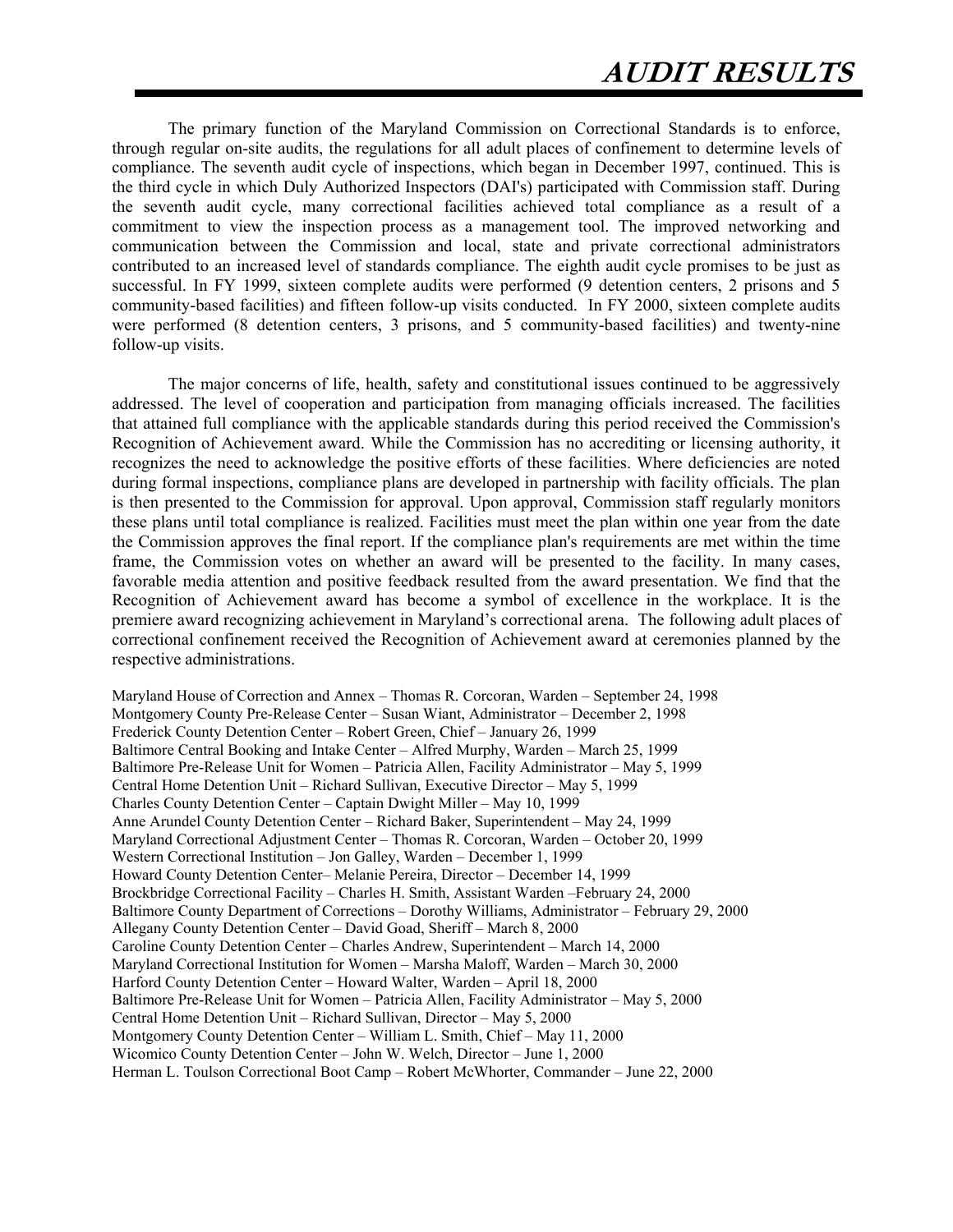The Commission meets on a regular basis in locations throughout the state. The meetings usually are held at correctional facilities so that a tour can be provided for members. All meetings are open to the public and are announced in the *Maryland Register*. Attendance by administrators of facilities whose audit reports are being considered is encouraged. Members maintain detailed meeting minutes on file after formal approval. Over the past 20 years the Commission has met a total of 175 times. During this reporting period the Commission held meetings on eight occasions at the following locations:

| $163rd$ Meeting           | July 23, 1998      | Maryland House of Correction Annex<br>Jessup, Maryland           |
|---------------------------|--------------------|------------------------------------------------------------------|
| $164^{\text{th}}$ Meeting | September 24, 1998 | Maryland House of Correction Annex<br>Jessup, Maryland           |
| 165 <sup>th</sup> Meeting | November 5, 1999   | Baltimore Pre-Release Unit for Women<br>Baltimore, Maryland      |
| $166th$ Meeting           | December 2, 1999   | Montgomery County Pre-Release Center<br>Rockville, Maryland      |
| $167th$ Meeting           | January 28, 1999   | <b>Brockbridge Correctional Facility</b><br>Jessup, Maryland     |
| $168th$ Meeting           | February 24, 1999  | Baltimore Pre-Release Unit for Women<br>Baltimore, Maryland      |
| 169 <sup>th</sup> Meeting | March 25, 1999     | Baltimore Central Booking & Intake Center<br>Baltimore, Maryland |
| $170th$ Meeting           | June 10, 1999      | <b>Patuxent Institution</b><br>Jessup, Maryland                  |
| $171st$ Meeting           | November 9, 1999   | H.L. Toulson Correctional Boot Camp<br>Jessup, Maryland          |
| $172nd$ Meeting           | January 27, 2000   | <b>Brockbridge Correctional Facility</b><br>Jessup, Maryland     |
| $173rd$ Meeting           | March 30, 2000     | Maryland Correctional Institution - Women<br>Jessup, Maryland    |
| $174th$ Meeting           | June 1, 2000       | Wicomico County Dept. of Corrections<br>Salisbury, Maryland      |
| $175th$ Meeting           | June 22, 2000      | H. L. Toulson Correctional Boot Camp<br>Jessup, Maryland         |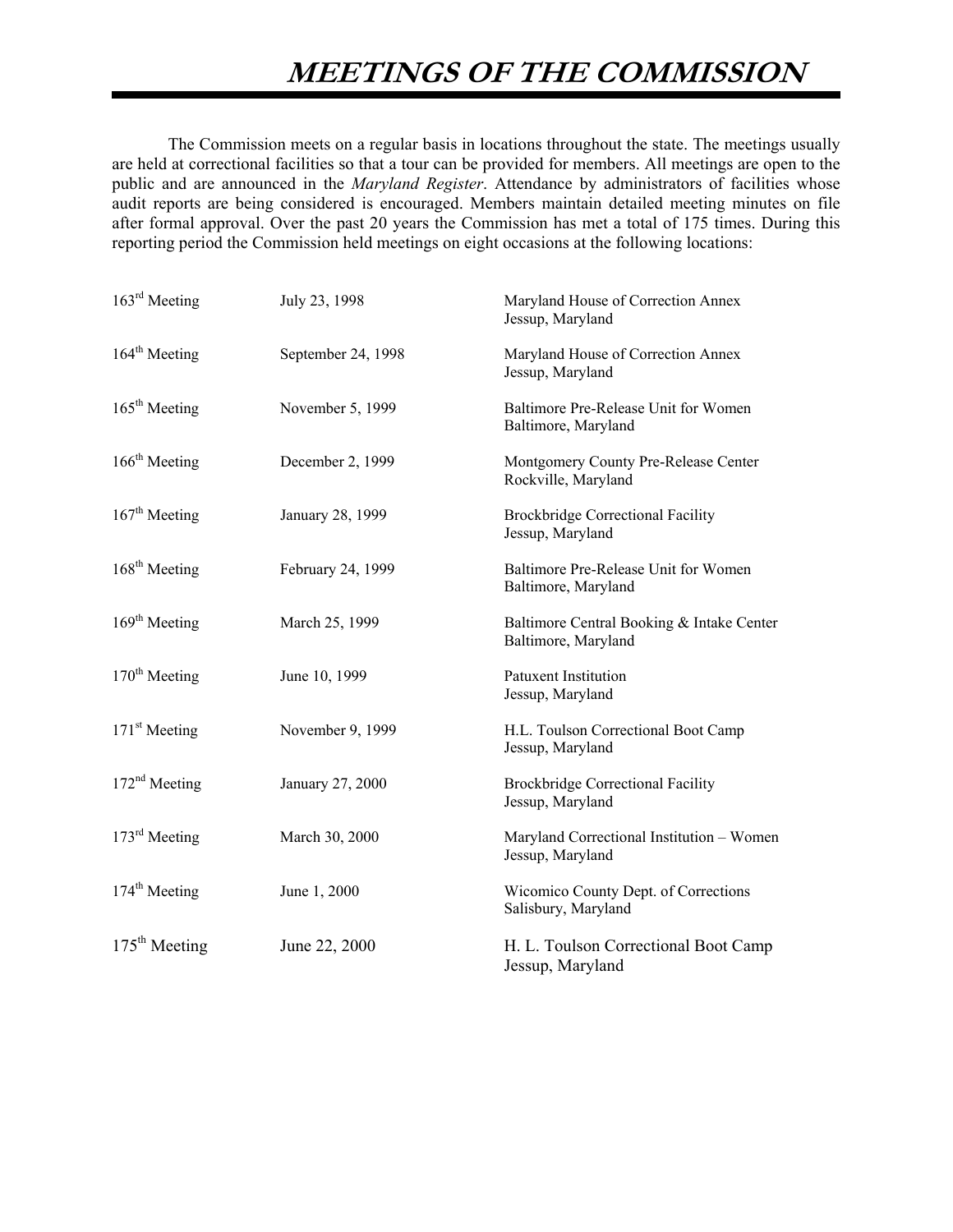The Commission provides technical assistance to agencies to aid them in attaining compliance with the standards. Technical assistance has taken many forms, including formal staff training, referrals to other agencies, and advice from staff, Commission members, or other correctional professionals. In addition, specific recommendations to enhance compliance are offered during and after each audit. The Chairperson established a Technical Assistance Committee as a part of the advisory board process in an effort to work with other regulatory agencies and those agencies that have an impact on Commission business.

The *Standards Manual* remains the foremost effort at providing a systematic approach to technical assistance. Every administrator subject to audit has been given a copy of the manual to use as a reference guide. The manual contains the standards, compliance criteria and explanations, as well as other pertinent information to assist the reader in understanding the Commission's regulatory mandate. In the spring of 1995, the *Standards Manual* was revised to be more practical, functional, and reader-friendly. In June 1995, orientation sessions were conducted discussing the modifications made to the *Standards Manual* to coincide with the revisions to the standards. This technical assistance was provided to representatives of all agencies affected by the revisions. The Commission and staff continue to view technical assistance as an important element of its mandate. Providing this service has proved to be beneficial to all concerned.

A manual for private home detention monitoring agencies is being developed to assist licensees in complying with the new regulations. In addition, several meetings have been held to enable the licensees to discuss issues of mutual concern.

During this reporting period, at the request of the Chairperson, some members provided technical assistance to a local jurisdiction in the way of a staffing analysis and an overall security assessment. This special project resulted in the local detention center receiving additional staff and funds to enhance security. It also enhanced the partnership the Commission has developed with this and other jurisdictions.

The Executive Director is a member of the Executive Boards of the Maryland Correctional Administrators Association (MCAA) and the Maryland Criminal Justice Association. The Assistant Executive Director and Senior Correctional Program Specialist are voting members of both organizations. The meetings are opportunities for the staff to provide insight and updates about standards and audit preparation.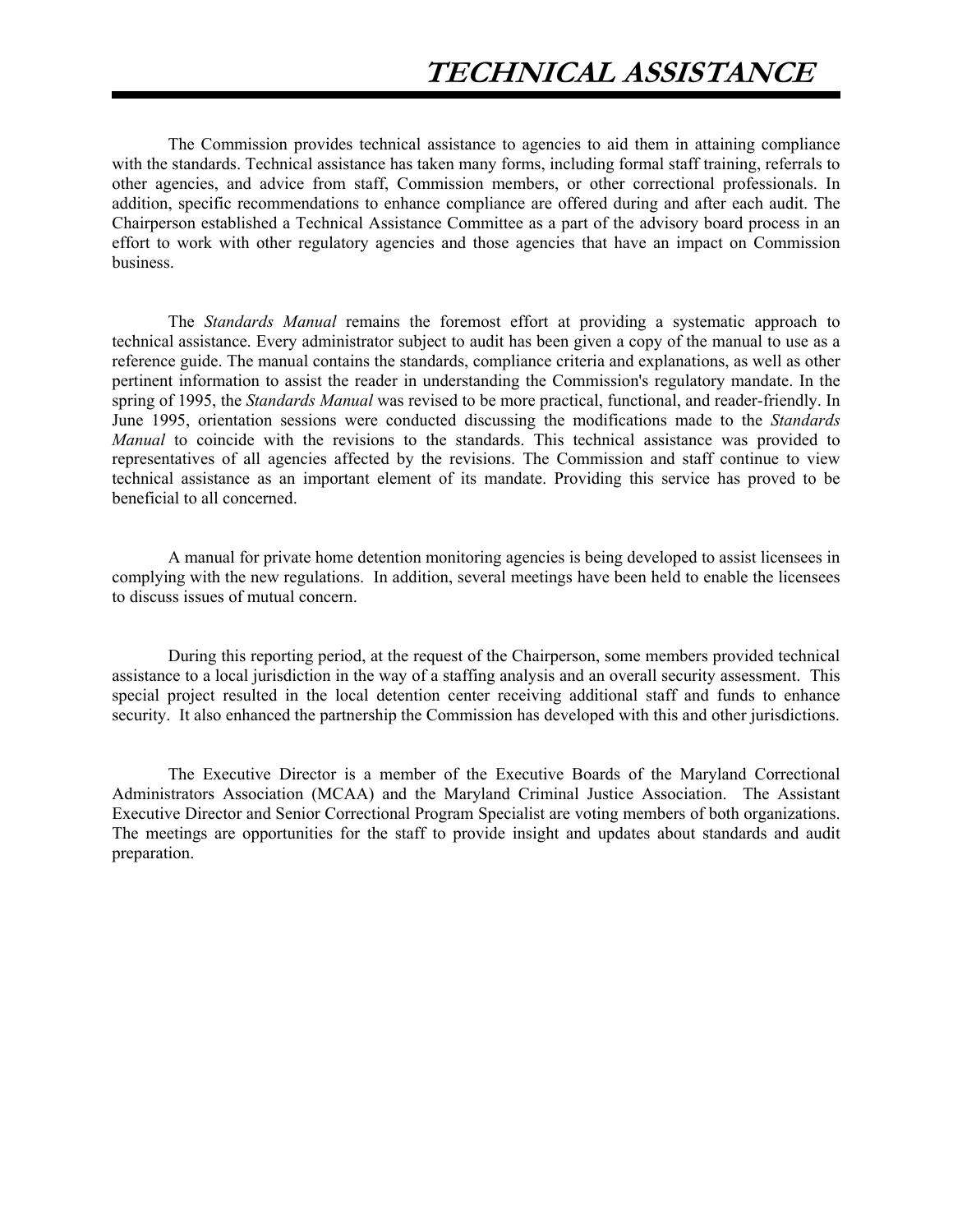The Standards Act mandates that the Commission establish advisory boards to assist in the development of regulations. These boards also provide information and advice regarding various issues presented to them by the Commission. A Commission member chairs each board. Advisory board members are volunteers appointed by the board's chairperson, with the approval of the Commission. In May 1981, the following boards were instituted:

## *ADULT DETENTION CENTERS; ADULT CORRECTIONAL INSTITUTIONS; ADULT COMMUNITY CORRECTIONAL FACILITIES.*

Technical assistance is, also, mandated by the Standards Act. The Commission Chairperson appointed a Technical Assistance Committee, which is co-chaired by her and the Executive Director. This Committee assists the boards with issues such as fire safety, health, life safety and training, and also serves as a continuing resource to the staff.

Board and committee memberships include citizens, state and local correctional administrators, regulatory officials, legal authorities, academicians, government officials and others. Each January the Commission reviews the memberships.

In September 1993, the Chairperson appointed a Committee on Correctional Facility Safety. This committee was formed to network further with other regulatory agencies. A Committee on the Duly Authorized Inspector (DAI) Program was formed in August 1992 to assess the efficiency and effectiveness of this unique approach to auditing. These committees are comprised of Commission members and have met on several occasions.

In Fiscal Year 1999, the Chairperson appointed an Ad Hoc Committee on Computerized Records. John W. Welch, Vice Chairperson, leads the Committee comprised of members. The Assistant Executive Director staffs the Committee.

During this reporting period, the Board and Committee members were instrumental in the initial discussions about, and development of, standards for private home detention monitoring agencies and the State's Central Home Detention Unit.

The advisory boards and committees have played an integral role in shaping the direction of the Commission and will continue to assist in meeting its mandate.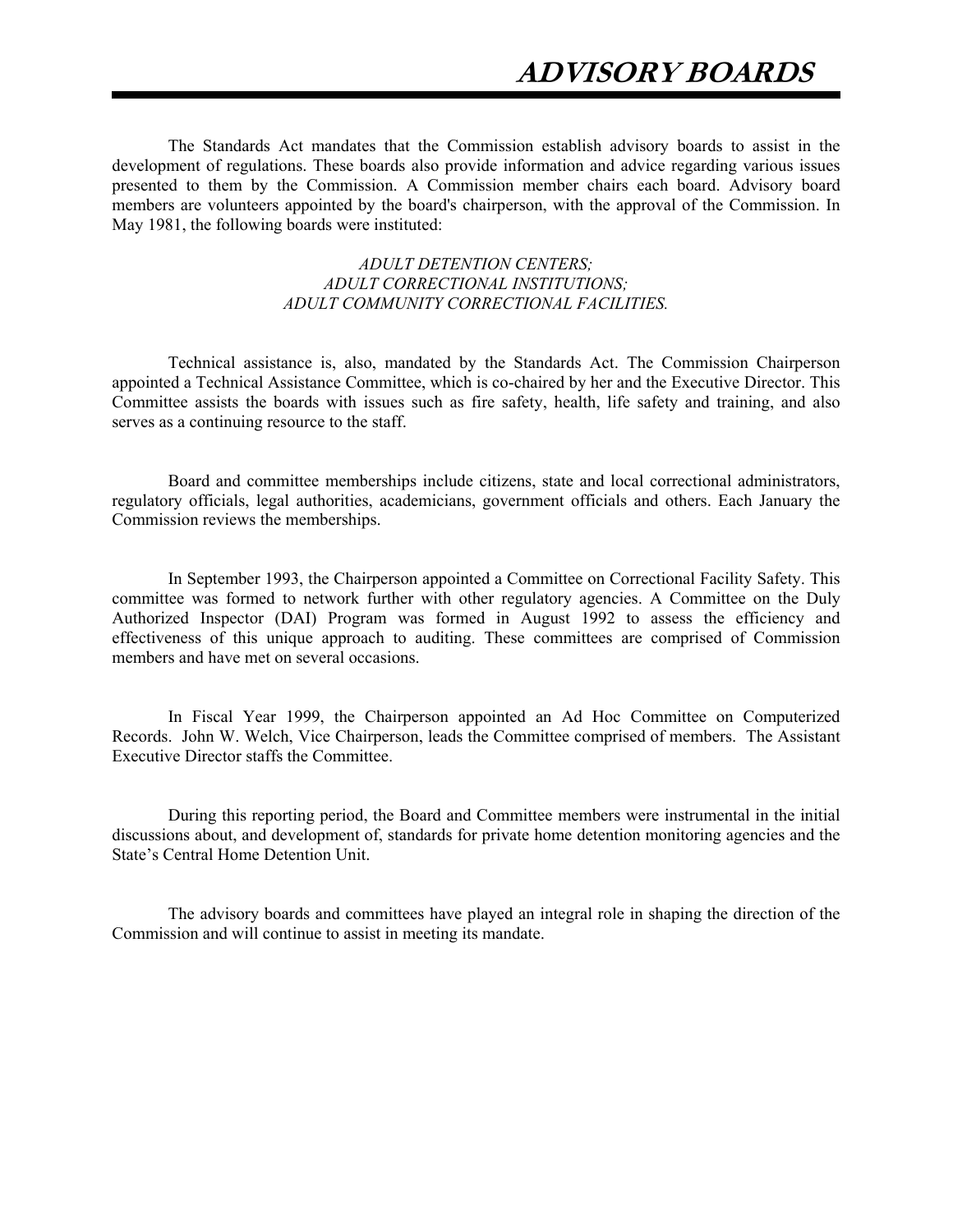# **DULY AUTHORIZED INSPECTOR CONCEPT**

Fiscal restraints and a statutory requirement necessitated an innovative alternative to meet the legislative mandate. A concept of using trained volunteers from local, state, and private correctional facilities to augment Commission staff was broached by the Chairperson of the Commission, Marie C. Henderson, several times during its formative years. The concept, Duly Authorized Inspectors (DAI's) did not fully come to fruition until 1991 with the authorization of the Secretary of the Department of Public Safety and Correctional Services.

In 1991, the Secretary charged the Commission staff with the task of pursuing this concept. The Commission Chairperson met with the members and staff to outline a program responsive to the needs of all concerned. The DAI Program was determined to be a feasible and viable alternative. The Commission staff proceeded to contact every adult correctional facility in the state to introduce the new concept. The response from the managing officials of these facilities was extremely positive. Correctional officials acknowledged the benefit in having their staff trained as inspectors and wanted them to be included in the process. Over 100 individuals were nominated by their respective wardens, directors, and administrators to participate in this innovative program. These administrators had the foresight to view this opportunity as an instrument to enhance their facilities. The nominees came with varied backgrounds, to include correctional officers, wardens, classification counselors, case managers, correctional psychologists, DPSCS headquarters personnel and facility administrators. This group proved to be an interested and viable resource.

The Commission Chairperson met with the members and staff to develop criteria and procedures to implement the recruitment process. During June and July 1991 the Commission in conjunction developed a curriculum with the Maryland Police and Correctional Training Commissions. In September 1991, the curriculum was approved for in-service training credit. At that time, an ad hoc committee comprised of the Commission Chairperson, members, and staff was developed to oversee the DAI Program. Two-day training sessions were conducted throughout Maryland. They began in October 1991 at the Maryland Police and Correctional Training Commissions' Academy located in Woodstock. Additional sessions were held in Hagerstown and Salisbury. Training was conducted in 1992 in LaPlata and again in Woodstock. One hundred six volunteers took the course.

The initial use of DAI's began in December 1991. Each audit has two or more volunteers under the supervision of a Commission staff member designated the Audit Team Leader. In addition, the administrator of each facility audited and the DAI's critique the process and forward their written comments to the Executive Director. The ad hoc committee then reviews these evaluations. This committee has met on several occasions since the inception of the DAI Program to monitor its progress.

In May 1992, as a result of the evaluations and critiques, a training update was developed. This training update was disseminated to all DAI's to assist them in their efforts and enhance their performance. In addition, the ad hoc committee's meetings resulted in the finalization of a select list of DAI's. The selection of this core group was based on their motivation, interest, knowledge, and availability.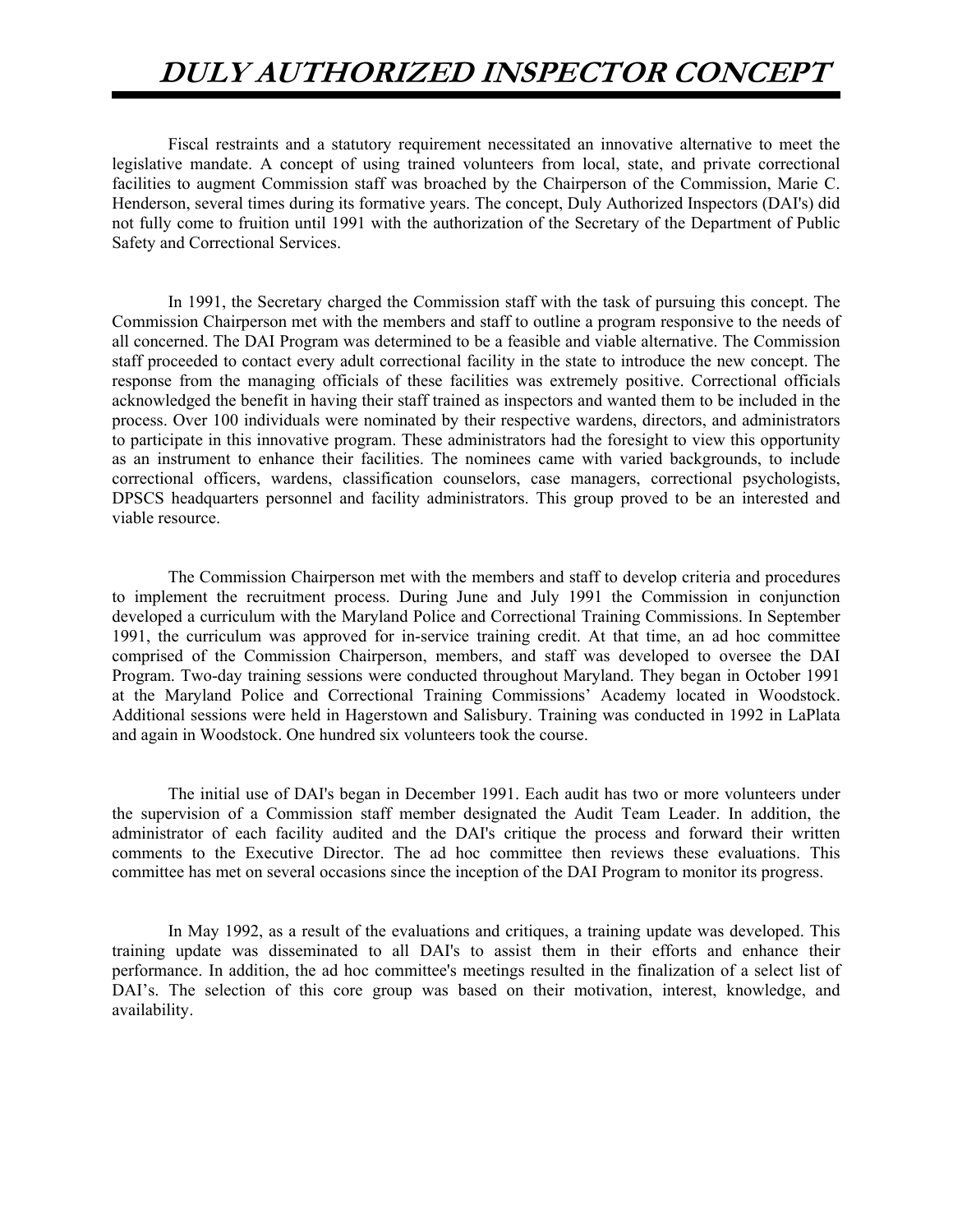In spring 1995, the Commission requested that the staff improves and expands the DAI Program. In response the staff recruited statewide for nominees to attend new training sessions. Approximately 100 nominations were received from local, state, and private correctional administrators, doubling the size of the pool of volunteers available to assist the staff in meeting the Commission's mandate. The training course was reduced from two days to one to limit the cost impact to correctional administrators. To offset the reduction in course hours, the training curriculum was made more task-oriented. A new testing instrument was developed to improve the nominees' understanding of the standards and audit process. Training seminars were held at the Calvert County Treatment Facility on September 1, 1995, Howard County Detention Center on September 29, 1995, Wicomico County Detention Center on October 15, 1995, Washington County Detention Center on October 30, 1995 and the Herman L. Toulson Correctional Boot Camp on December 15, 1995.

 In December 1998, Commission staff began a new series of training programs. In addition, a home-study course was sent to each seasoned DAI as a refresher to sharpen their auditing skills and for recertification as DAI's. Training sessions were held on December 15, 1998 at the Herman L. Toulson Correctional Boot Camp, on March 30, 1999 at the Baltimore Pre-Release Unit for Women, on June 23, 1999 at the Washington County Detention Center, and on January 14, 2000 at the Eastern Pre-Release Unit. These training sessions have resulted in a larger number of inspectors assisting staff during audits. With additional training sessions planned for the near future, the number of DAI's will increase to over 200. During the past fiscal year, we have noticed a decrease in the amount of time in conducting audits. It is expected that the DAI's will assist with shortening the interval between audits as well.

This innovative idea has proved to be the most unique process of "peer review" inspection in the nation. The Commission staff has been contacted by representatives from other states and agencies within Maryland for information about this program.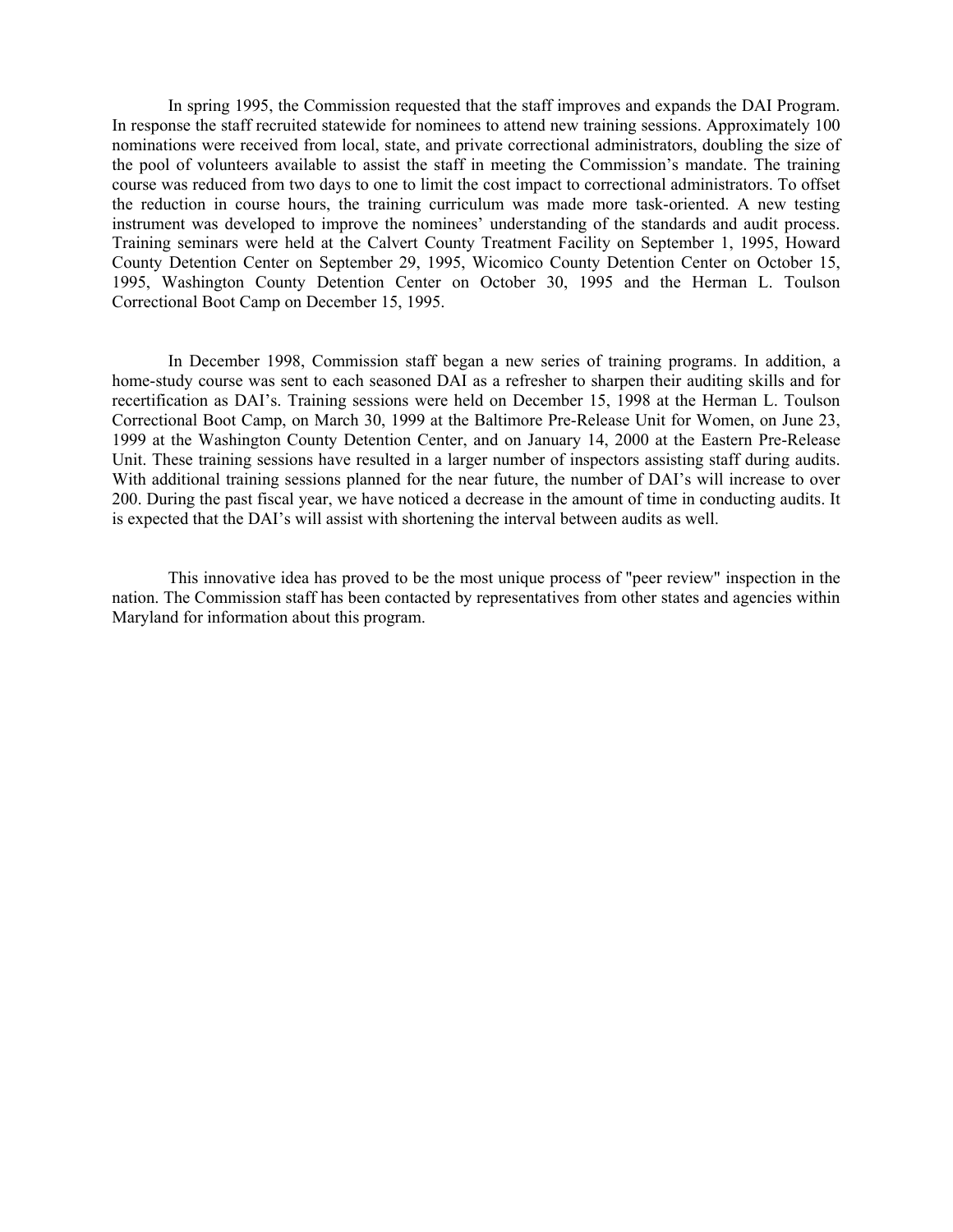# **HISTORY OF STANDARDS DEVELOPMENT**

In 1980, the Maryland General Assembly acknowledged the critical need for professional correctional standards. The then Minimum Jail and Lockup Standards did not address the needs of the 1980's. The General Assembly's newly created Commission on Correctional Standards centered their original initiatives on civil litigations concerning facility conditions and management practices. These initiatives were to establish the core requirements addressing basic life, health, and safety of the public, staff, and inmates. They addressed management and operational issues, as opposed to facility design or programmatic functions.

Given the scope of their mission, the Commission staff was then entrusted with the agenda of discovering and documenting all applicable core concepts. The culmination of these efforts was the result of extensive existing case law research, accepted national standards, local and state codes and various standards from several other states. The intent of this careful study was to guarantee adherence to court decisions, thereby, formulating acceptable correctional management principles.

In April 1981, the staff presented to the Commission a list of the core concepts from which the original standards were eventually developed. The Commission then determined that there were three distinct categories of correctional institutions. Minimum Standards had evolved and were applied to each distinct category. Though they differed in magnitude, the standards remained true to the concept. After review by the advisory boards, the Commission and the Secretary, these standards were approved and proposed for official publication in the *Maryland Register.* On April 26, 1982, COMAR 12.14.03, Minimum Standards for Adult Detention Centers; COMAR 12.14.04, Minimum Standards for Adult Correctional Institutions; and COMAR 12.14.05, Minimum Standards for Community Correctional Facilities became effective. The former Minimum Jail and Lockup Standards were rescinded.

On-site audits of facilities increased correctional practitioners' and the Commission staff's awareness of the intent and real requirements of the standards. In May 1983 the staff recognized the need for standards revisions as well as the need for new regulations. These suggested revisions and new standards were proposed in November 1983 as departmental regulations. The revisions and new standards became effective on February 27, 1984.

On February 15, 1984 over sixty agencies and public interest groups were invited to attend the Commission's Public Hearing on Future Directions. The hearing was an outreach to those organizations and agencies interested in correctional policy. The purpose was to assist the Commission in the identification of future directions, to guide the Commission in the development of standards and to revise the audit process. The main objective of this mission was to ensure consistency in format, structure, or organization, and eliminate ambiguities, redundancies, and problems with interpretation. Following the usual process of research and development by staff, the suggested concepts were presented to the Commission in May 1984. After approval by the Commission, advisory boards, and promulgation by the Secretary, they were adopted on July 29, 1985 and February 10, 1986.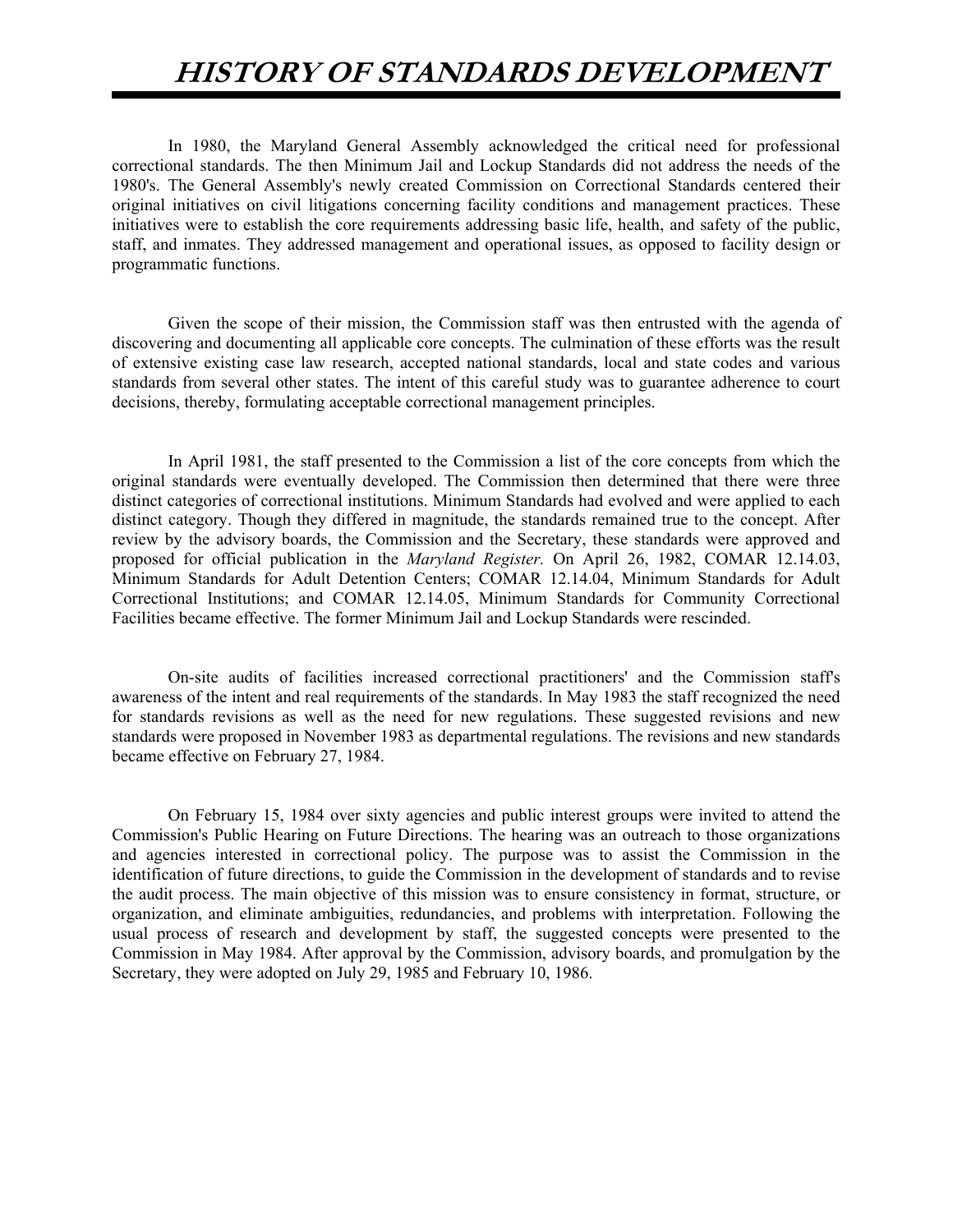The revisions to the Minimum Standards for Adult Detention Centers, approved by the Commission in December 1990 and the modifications to the Administrative Procedures, approved by the Commission in April 1991, were reviewed and approved by the Attorney General's Office and the Secretary of Public Safety and Correctional Services in August 1991. The proposed regulations were discussed before the Administrative, Executive and Legislative Review Committee of the General Assembly in September 1991. In October 1991, public comments were received, discussed with the affected parties and appropriate recommendations were made prior to submission in the *Maryland Register* for final action. The revisions to COMAR 12.14.01 and 12.14.03 became effective on November 25, 1991.

The revised standards for correctional institutions and community correctional facilities were approved by the Commission, but were withheld pending the study of additional standards development. The standards remained on hold until May 1994 when Secretary Bishop L. Robinson directed the Commission and staff to revisit these issues. Copies of the draft proposed revisions from 1991 were sent to all correctional administrators in Maryland for review and comment. Those responses were then reported in July 1994 to the Commission members who instructed the staff to schedule advisory boards meetings. The advisory boards for Adult Detention Centers, Adult Community Correctional Facilities, Adult Correctional Institutions and the Technical Assistance Committee were convened in December 1994 and January 1995. Following the meetings, the suggestions from all advisory boards and the Technical Assistance Committee were compiled and forwarded to the Commission for consideration and inclusion in the draft document. The revisions were submitted to the Department's regulation coordinator and were forwarded to the Assistant Attorney General to review for legal sufficiency. The Secretary received the finalized versions in June 1995. After his review, the regulations were signed, thereby initiating the promulgation process. The revised standards became effective in December 1995. The Commission Chairperson and staff conducted orientation sessions on June 14, 1995 at the Division of Correction Headquarters and June 15, 1995 at Brockbridge Correctional Facility. Additional orientation sessions were conducted to ensure a smooth transition for all affected by the revisions. In addition, the training provided to Duly Authorized Inspectors in 1995 focused on the revised standards. Therefore, the majority of correctional facilities had at least one staff person familiar with the revisions.

In the latter part of 1998, the Secretary of Public Safety and Correctional Services delegated the responsibility of licensing and regulating private home detention agencies as a result of a legislative mandate. These regulations were finalized in July 2000. The Commission has also developed standards for the State's Central Home Detention Unit. These standards are expected to be published in the *Maryland Register* in the near future.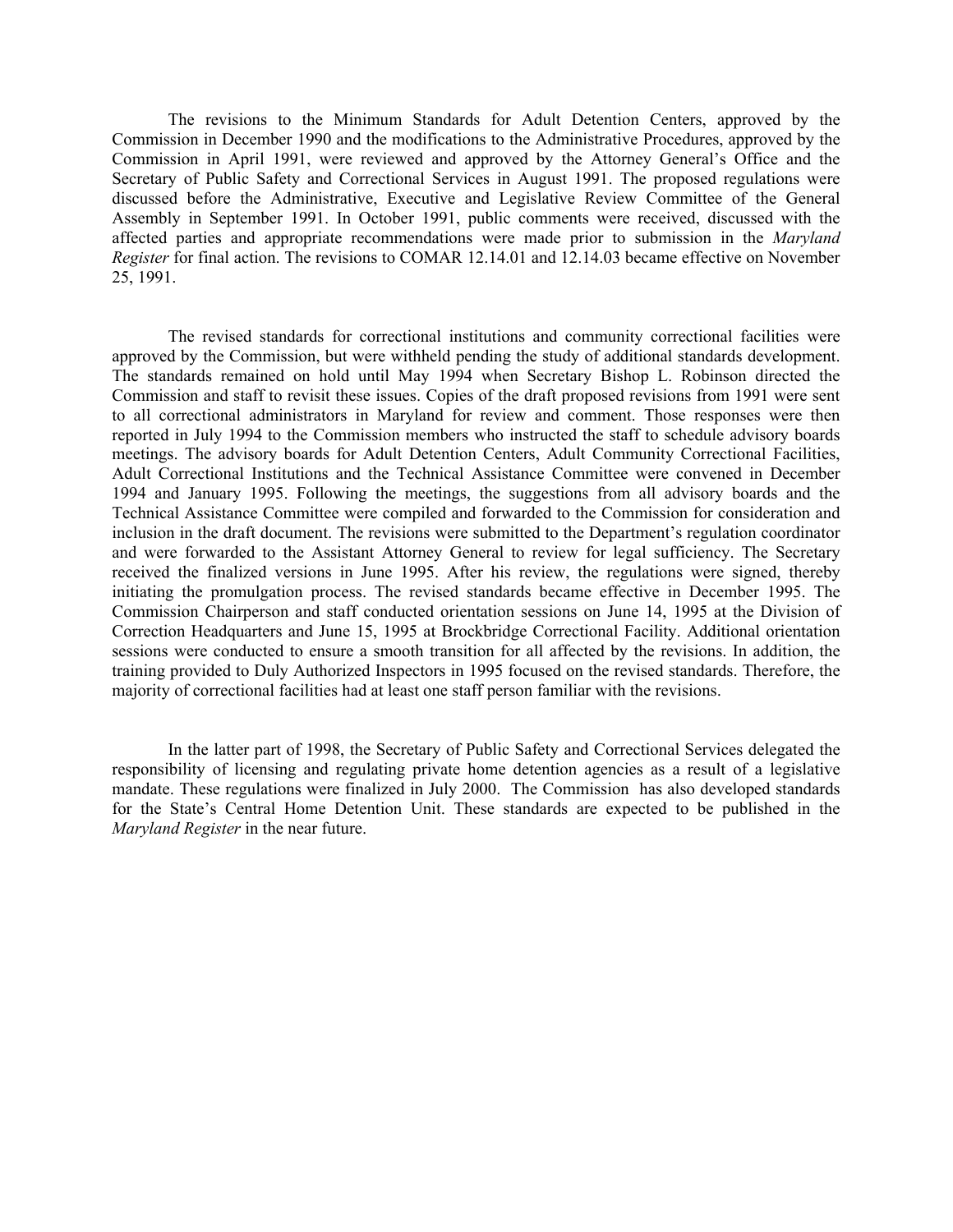# **ESTABLISHMENT OF THE COMMISSION**

The Maryland Commission on Correctional Standards was created to improve the manner in which standards for correctional facilities are established and to ensure compliance with those standards, and to better protect the health, safety and welfare of Maryland's citizens, correctional staff and the inmate population.

The Commission's origin was at a state and local correctional administrators' conference in May 1979. The conference participants agreed that a need existed to revise the jail inspection program and to develop a mechanism to audit state facilities. The fact that several administrators were involved in civil lawsuits brought by inmates or special interest groups on their behalf, alleging unconstitutional facility conditions and/or management practices, hastened the need.

The state correctional system was engaged in a voluntary national accreditation process at that time. Some concerns, however, were raised by the Maryland General Assembly that this involvement required a sizeable expenditure of public funds prior to achieving accreditation. It was concluded that Maryland should develop regulations reflecting this state's correctional climate to meet professional standards.

The 1980 Session of the General Assembly passed an act establishing the Commission on Correctional Standards, which is located in Article 41, Section 4-401, of the Annotated Code of Maryland. Its salient provisions are to:

- Advise the Secretary of Public Safety and Correctional Services regarding regulations which he is authorized to promulgate for state and local correctional facilities;
- Periodically inspect facilities to determine compliance with standards and prepare reports of same;
- Determine schedules for remedial action when jurisdictions are in noncompliance with certain standards;
- Review and act on appeals of staff inspection reports;
- Provide technical assistance to jurisdictions to aid in their efforts to meet standards;
- Hold public hearings in regard to the possible closure of a correctional facility or cessation of one of its elements/functions for failure to meet standards determined to be life-threatening or health-endangering;
- Consult and coordinate with national bodies promulgating correctional standards to ensure a reasonable compatibility between state regulations and nationally established standards; and
- Consult and cooperate with other state agencies and local jurisdictions concerning standards development and enforcement.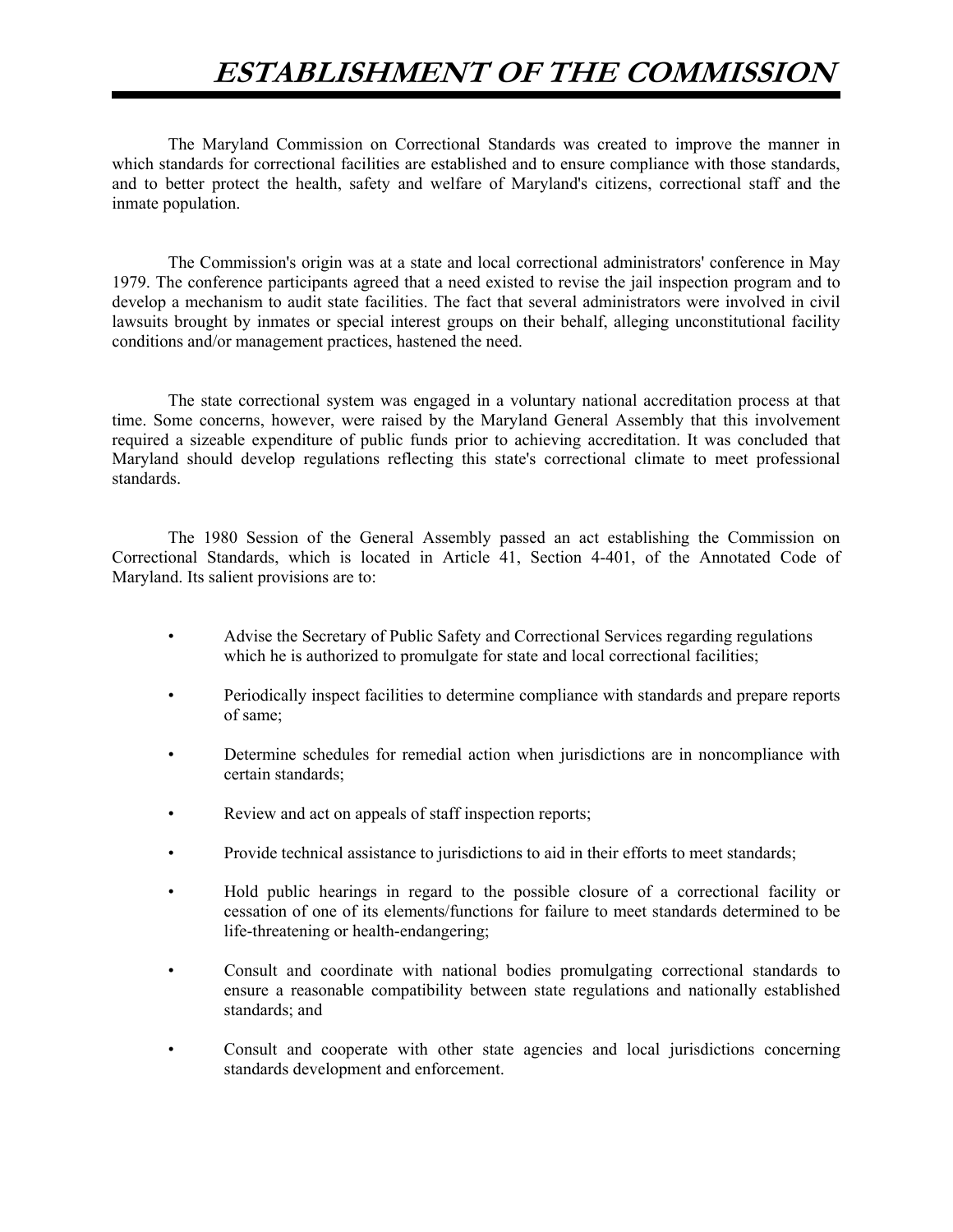The eleven members Commission includes eight persons appointed by the Governor with the advice and consent of the Senate. They serve terms of three years. The statute requires members to be appointed as follows: two citizens; two state correctional officials; two local correctional officials; an elected official from a local governing body and an official of a national standards-setting and accrediting body. There are also three ex-officio members, including the Attorney General, the Secretary of the Department of General Services, and the Secretary of the Department of Budget and Management. Effective July 1, 1982, the General Assembly authorized ex-officio members to designate representatives. On July 1, 1989, the Secretary of the Department of State Planning was replaced with the Secretary, Department of Budget and Fiscal Planning. In 1996, that agency was renamed the Department of Budget and Management. Each November, the Commission elects a Chairperson and Vice-Chairperson.

The following were the members of the Commission during the reporting period.

## **CITIZEN MEMBERS**

Marie C. Henderson, Chairperson (7/79)

The mandate requires that Commission members elect a Chairperson each year. The members since the inception of the Commission have consistently elected Ms. Henderson, a founding member, Chairperson.

Walter B. Ridley (4/99) Frank J. Ward, III (10/95 – 3/99)

## **STATE CORRECTIONAL OFFICIALS**

Archie C. Gee (7/96 – 7/99) Warden, Patuxent Institution

Jack Kavanagh (7/99) Assistant Commissioner, Division of Correction

William W. Sondervan, Ed.D. (11/97 – 6/99) Commissioner, Division of Correction

## **LOCAL CORRECTIONAL OFFICIALS**

John A. Bone (5/97 – 8/99) Administrator, Allegany County Detention Center

John W. Welch, Jr., Vice-Chairperson (4/93) Director, Wicomico County Detention Center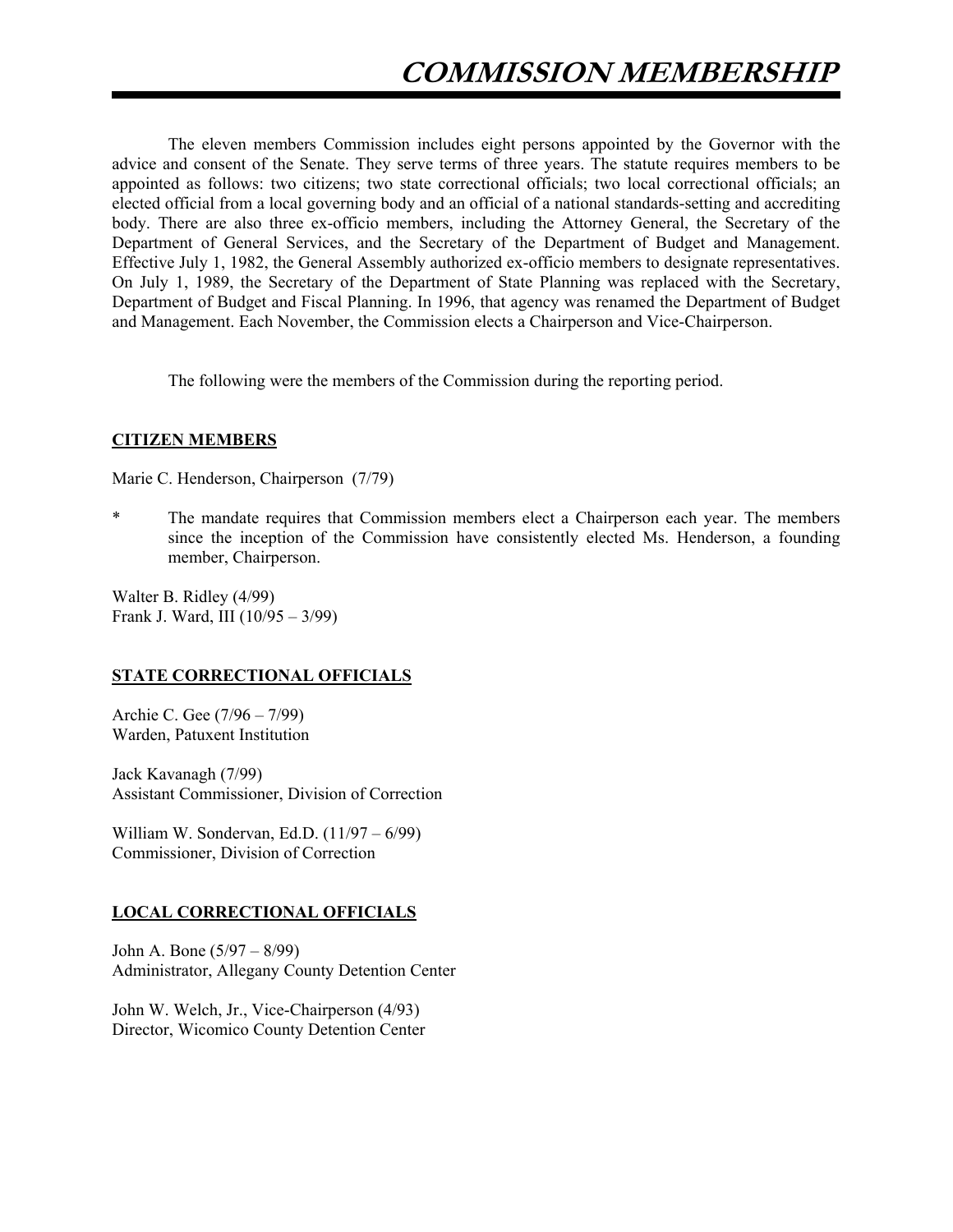## **LOCAL ELECTED OFFICIAL**

Clarence A. Hawkins (7/97 – 11/98) President, Kent County Commission

## **NATIONAL STANDARDS REPRESENTATIVE**

Christine Powers (7/98) Administrator, American Correctional Association

## **EX-OFFICIO MEMBERS**

J. Joseph Curran, Jr., Attorney General, State of Maryland (Represented by Alan Eason, Scott Oakley, Michael Doyle, and Susan Howe-Baron)

Peta Richkus, Secretary, Department of General Services (Represented by Robert Taylor)

T. Eloise Foster, Secretary, Department of Budget and Management (Represented by Richard Andrews)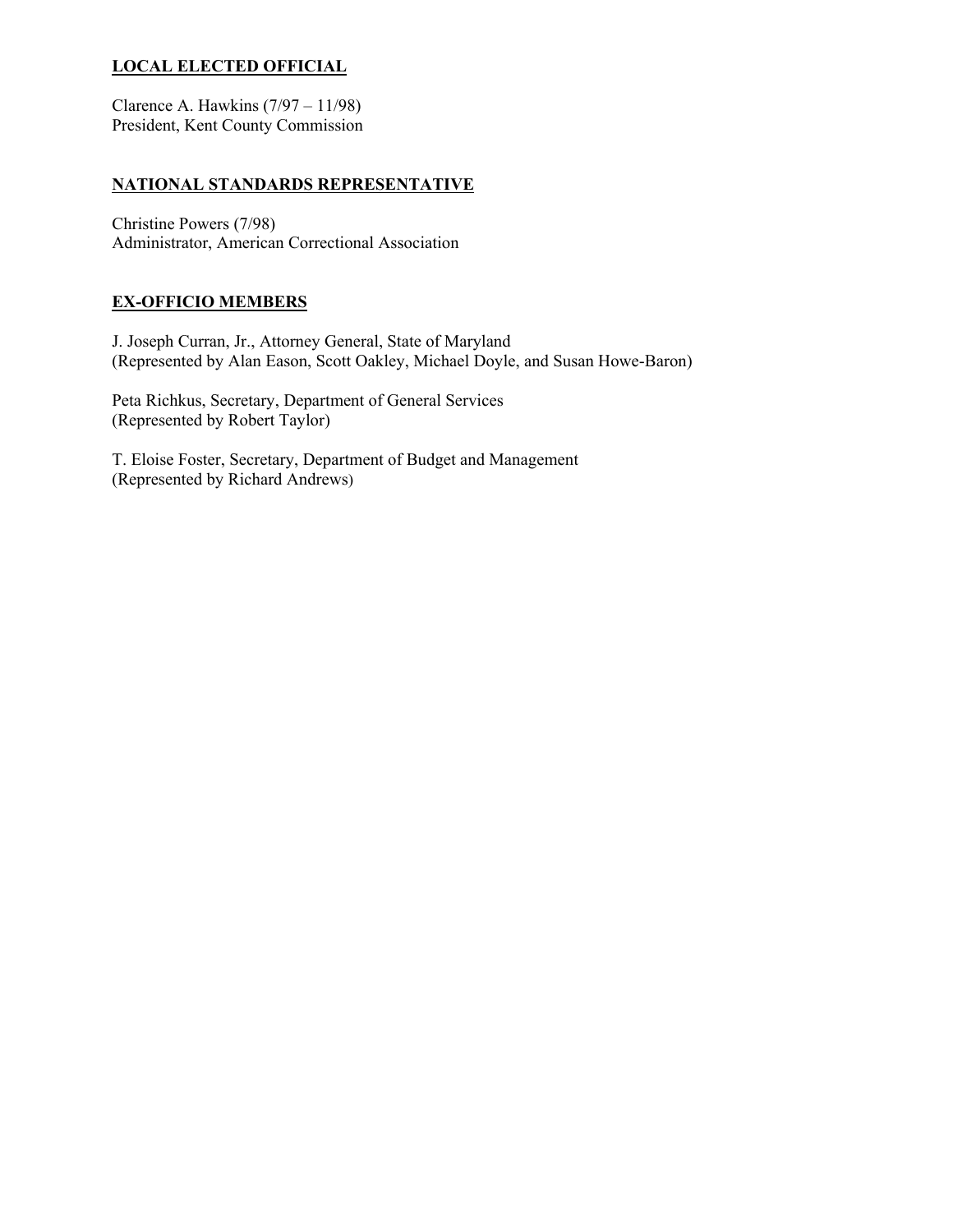## **AGENCY STAFF**

Donald Jones, Executive Director

Thomas G. Fitzgerald, Assistant Executive Director

Ernestine C. DeVance, Correctional Program Specialist

Judy Geiger, Correctional Program Specialist

Damond Thorington, Auditor/Investigator

Charles Morrison, Auditor/Investigator

Valerie J. Johnson, Management Associate

#### *STAFF OFFICES*

Suite 200, Sudbrook Station 115 Sudbrook Lane Pikesville, Maryland 21208-3878 (410) 318-6020 (410) 318-6020 – facsimile

Website Address: http://www.dpscs.state.md.us/ccs

The Executive Director is an appointed position selected by the Commission with the approval of the Secretary. The Assistant Executive Director position and the remaining agency positions are in the merit system.

The Commission staff continued to improve their skills and expertise through a number of career development and professional enhancement activities. These included, but were not limited to: participation at correctional professional organization conferences; membership in national, state and local correctional organizations; attendance at specialized training opportunities; and subscriptions to professional journals, newsletters, research briefs, law bulletins and other literature in an effort to stay abreast of the most current informational materials related to the regulatory nature of the Commission. The staff complement has increased to include two auditor/investigators and an office secretary.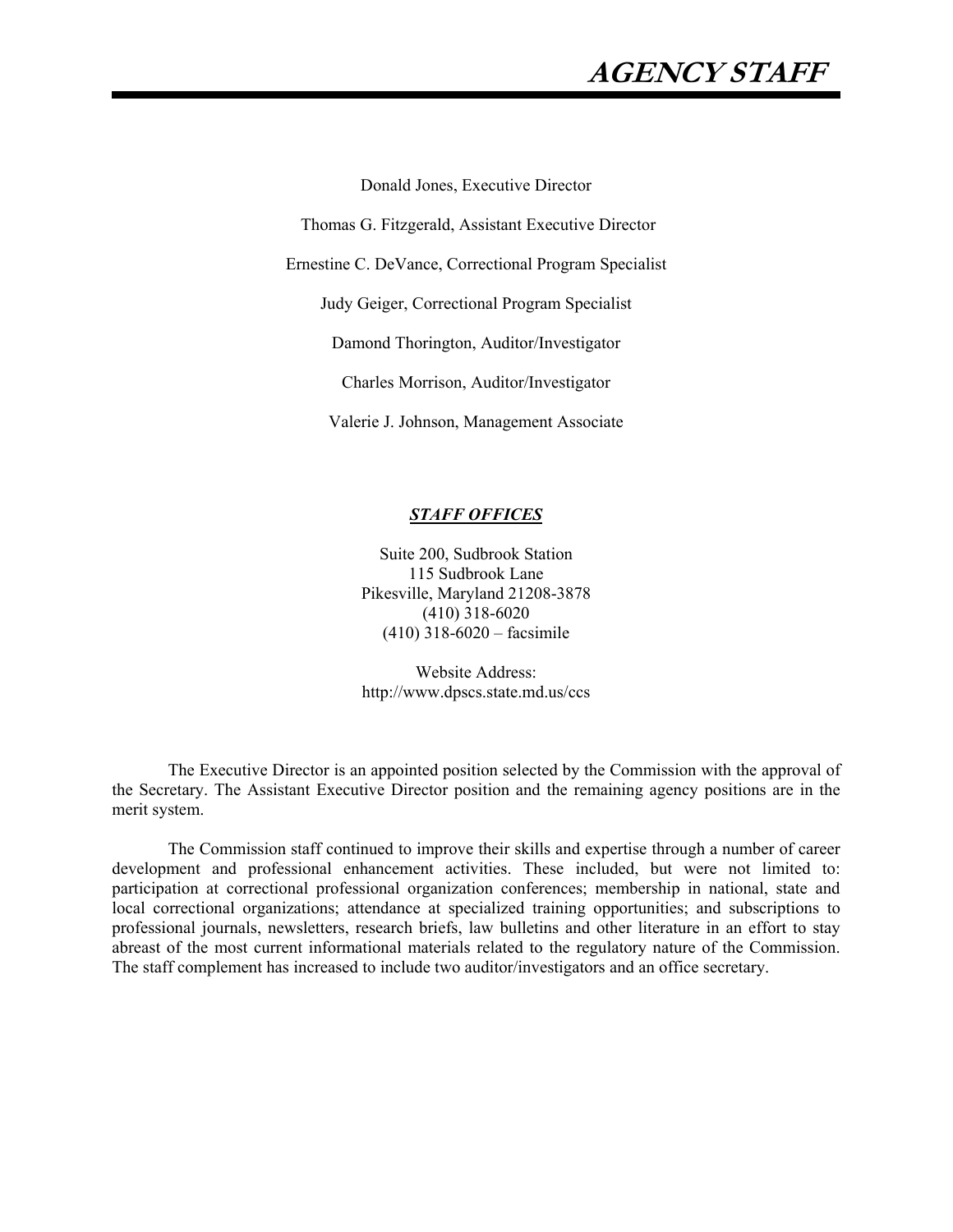## FISCAL YEAR 1999

## BUDGET APPROPRIATION AND ACTUAL EXPENDITURES

|                                              | 1999 APPROPRIATION | 1999 EXPENDITURES |
|----------------------------------------------|--------------------|-------------------|
| .01 Salaries and Wages                       | 255,725            | 266,674           |
| .02 Technical & Special                      | $\boldsymbol{0}$   | $\mathbf{0}$      |
| .03 Communication                            | 3,270              | 8,182             |
| .04 Travel                                   | 7,898              | 5,610             |
| .07 Motor Vehicle<br>Operational/Maintenance | 200                | 72                |
| .08 Contractual Services                     | 2,264              | 3,239             |
| .09 Supplies/Materials                       | 1,465              | 694               |
| .10 Equipment Replacement                    | $\theta$           | $\theta$          |
| .11 Equipment Additional                     | 1,000              | 4,210             |
| .13 Fixed Charges                            | 12,799             | 13,455            |
| <b>TOTAL</b>                                 | 284,621            | 304,862           |

The increase in total expenditures is attributed to the hiring of a contractual office secretary for the private home detention program and the purchase of additional office equipment for the new employee.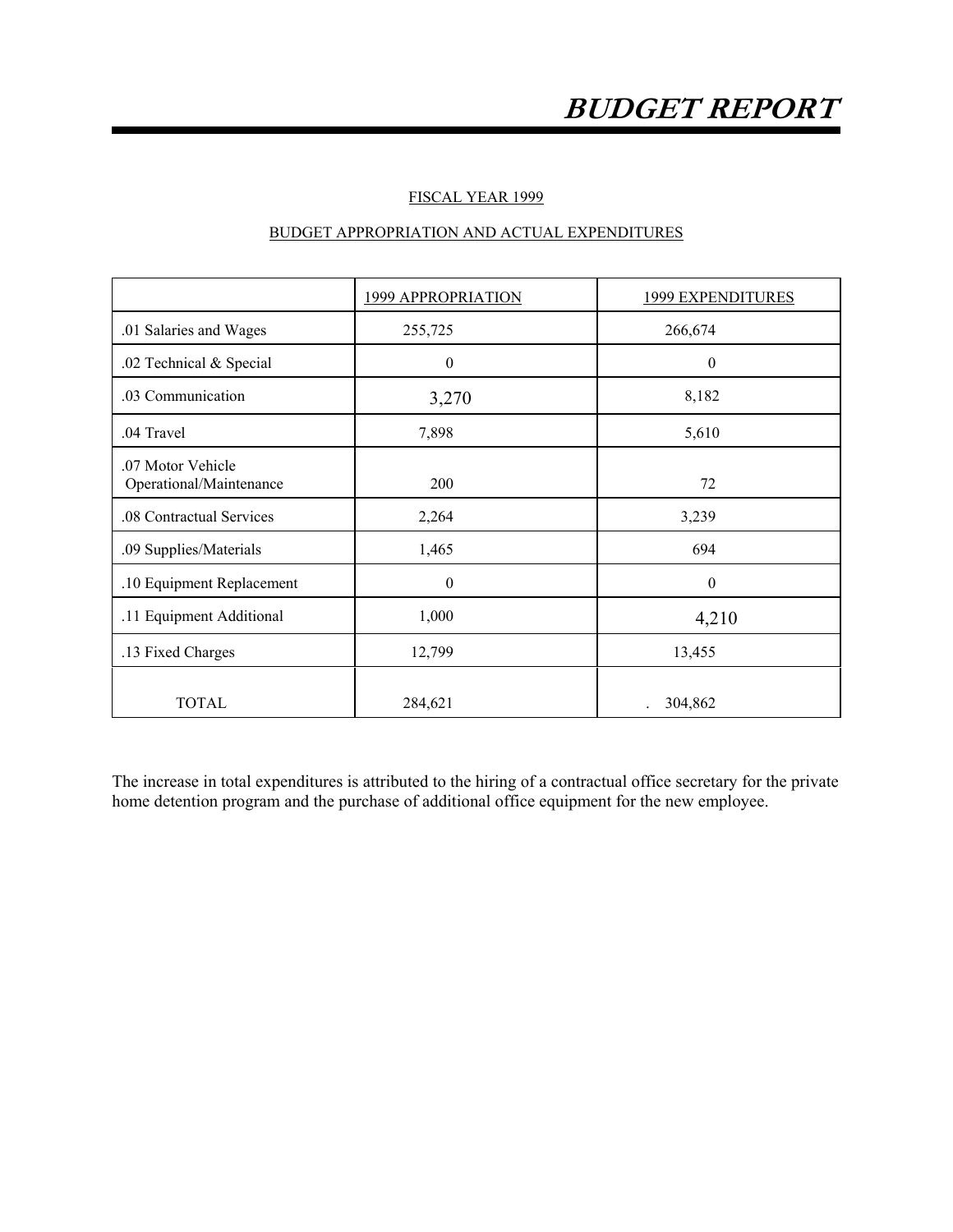### FISCAL YEAR 2000

## BUDGET APPROPRIATION AND ACTUAL EXPENDITURES

|                                              | 2000 APPROPRIATION | 2000 EXPENDITURES |
|----------------------------------------------|--------------------|-------------------|
| .01 Salaries and Wages                       | 290,077            | 310,664           |
| .02 Technical & Special                      | 70,174             | 36,385            |
| .03 Communication                            | 8,875              | 1,076             |
| .04 Travel                                   | 7,725              | 16,098            |
| .07 Motor Vehicle<br>Operational/Maintenance | 250                | 248               |
| .08 Contractual Services                     | 5,065              | 3,072             |
| .09 Supplies/Materials                       | 2,120              | 1,052             |
| .10 Equipment Replacement                    | $\boldsymbol{0}$   | 1,470             |
| .11 Equipment Additional                     | 10,275             | 3,130             |
| .13 Fixed Charges                            | 13,455             | 19,027            |
| <b>TOTAL</b>                                 | 408,016            | 392,222           |

The increase in total expenditures is attributed to the hiring of employees specifically for the private home detention program, the purchase of additional office equipment for the new employees, and travel related expenses.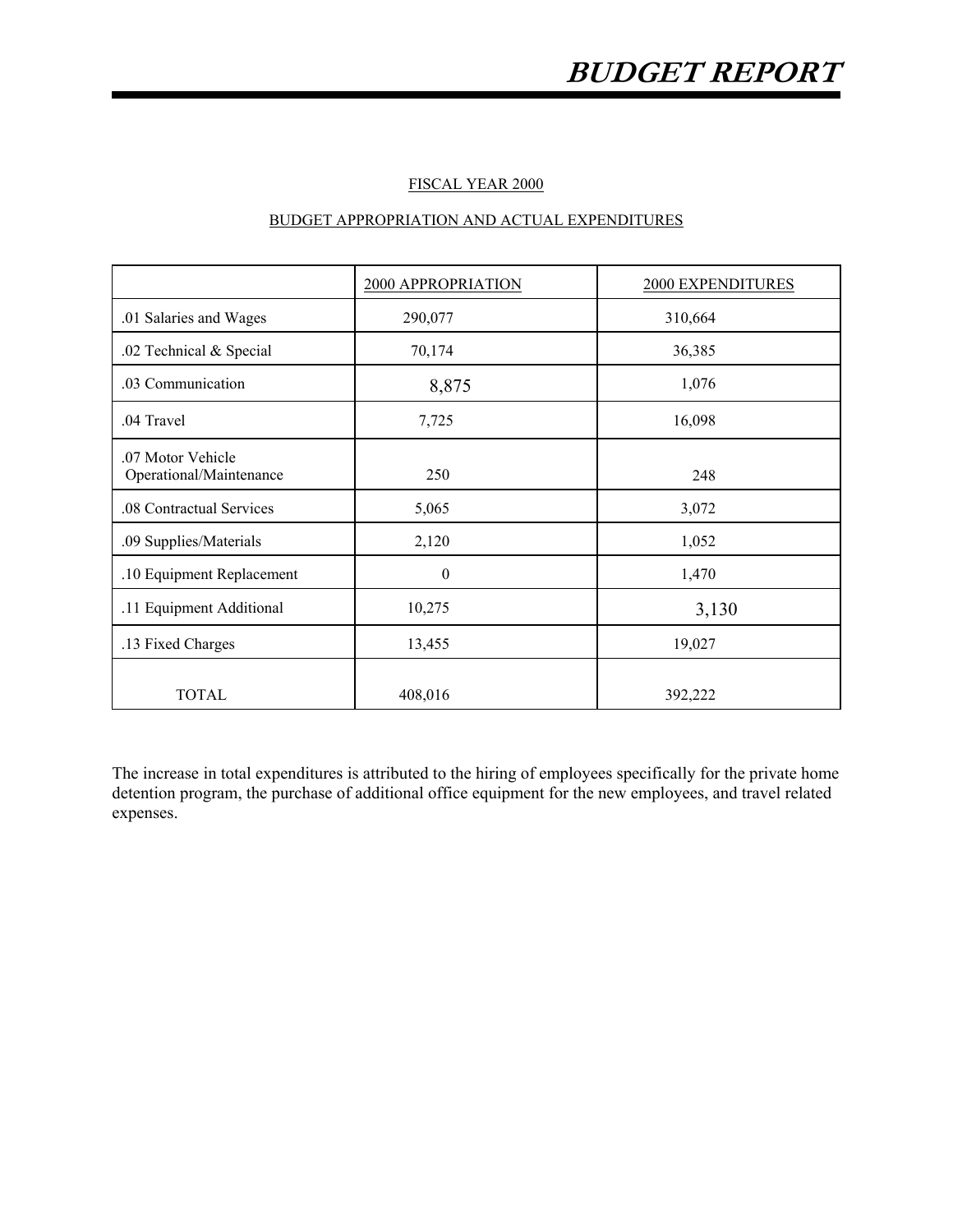## **ADVISORY BOARDS AND COMMITTEE MEMBERSHIPS**

### **TECHNICAL ASSISTANCE COMMITTEE**

Marie C. Henderson, Chairperson Marie Henderson Enterprises, Inc. Randallstown, Maryland 21133

 Donald Jones, Co-Chairperson Maryland Commission on Correctional Standards Baltimore, Maryland 21215

#### **MEMBERS**

Towson, MD 21286 Baltimore, MD 21201

Donald G. Hopkins, Executive Director MOSHA Administrator Maryland Police and Correctional Maryland Occupational Safety and Training Commissions Health Administration Woodstock, MD 21163 Baltimore, MD 21202

Department of Health and Civil Defense Agency Mental Hygiene Pikesville, MD 21208 Baltimore, MD 21201

Theodore E. Shea, III Richard Sullivan, Director Wicomico Board Baltimore, MD 21218 Of County Commissioners Salisbury, MD 21803

Raymond C. Love, Pharmacy Director Barbara Newman, RM, M.S. Mental Health Programs Maryland Board of Nursing University of Maryland at Baltimore<br>Baltimore, MD 21215 Baltimore, MD 21201

John F. Bender Jeffrey D. Senese, Chairperson Chief Fire Protection Engineer Division of Criminology, Criminal Justice and Office of the State Fire Marshal Social Policy, University of Baltimore

Alan Taylor, Chief David McMillion, Director Division of Food Control Emergency Management and

Administrative Assistant Central Home Detention Unit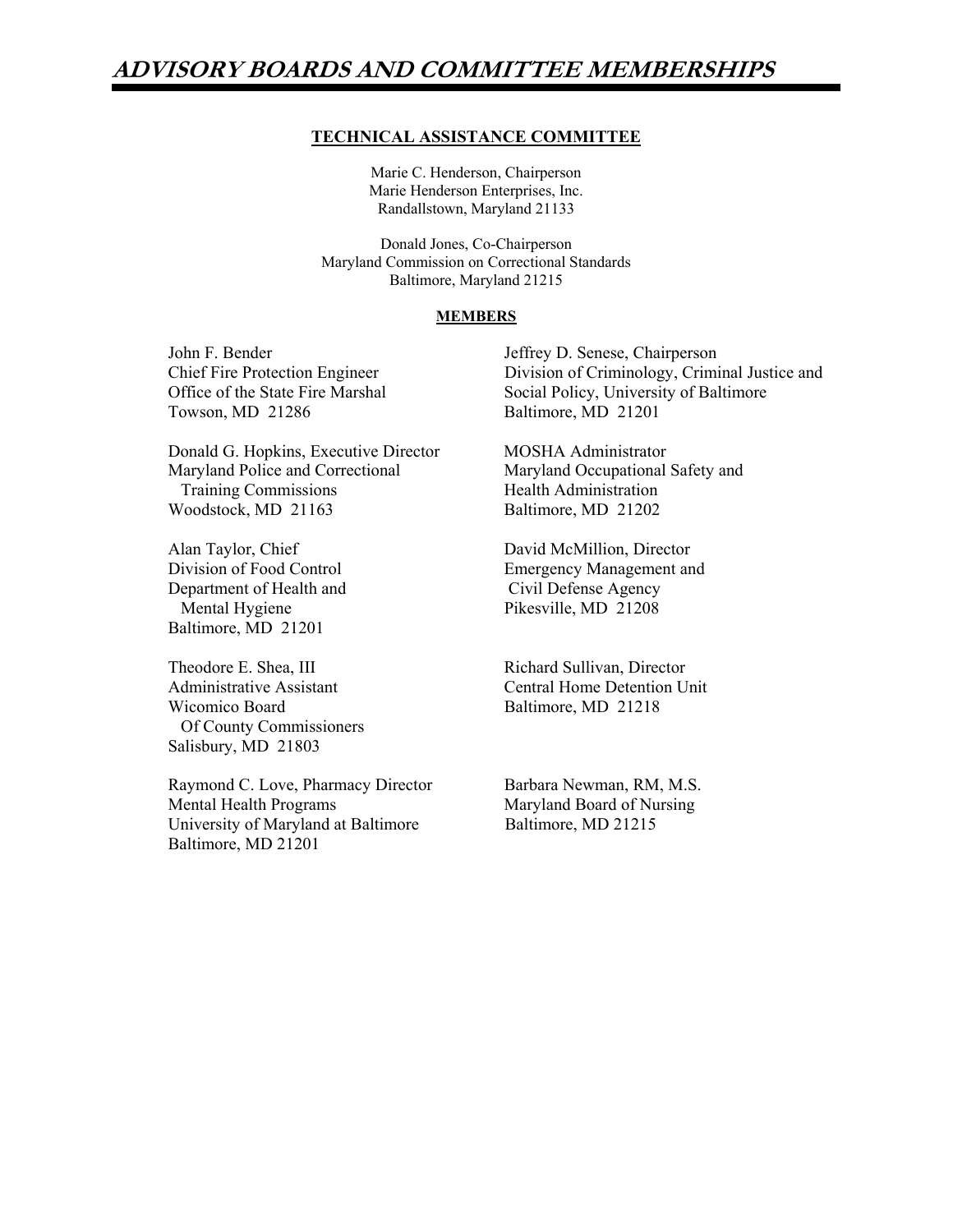## **ADVISORY BOARD FOR ADULT CORRECTIONAL INSTITUTIONS**

Archie Gee, Chairperson Patuxent Institution Jessup, Maryland 20794

#### **MEMBERS**

William O. Filbert, Warden Marvin N. Robbins Maryland Reception, Diagnostic and Executive Director **Classification Center Inmate Grievance Office** Baltimore, MD 21202 Pikesville, MD 21208

Ronald Moats, Warden Stephen Meehan Maryland Correctional Training Center P.R.I.S.M. Hagerstown, MD 21746 Baltimore, MD 21202

Jack Kavanagh, Warden Lloyd Waters, Warden Maryland Correctional<br>
Adjustment Center<br>
Maryland Correctional<br>
Institution-Hagerstown

Assistant Commissioner Maryland Correctional<br>
Division of Correction<br>
Maryland Correction<br>
Institution for Women Division of Correction Baltimore, MD 21215 Jessup, MD 20794

**Institution-Hagerstown** Baltimore, MD 21202 Hagerstown, MD 21740

William Sondervan, Ed.D. Patricia Schupple, Warden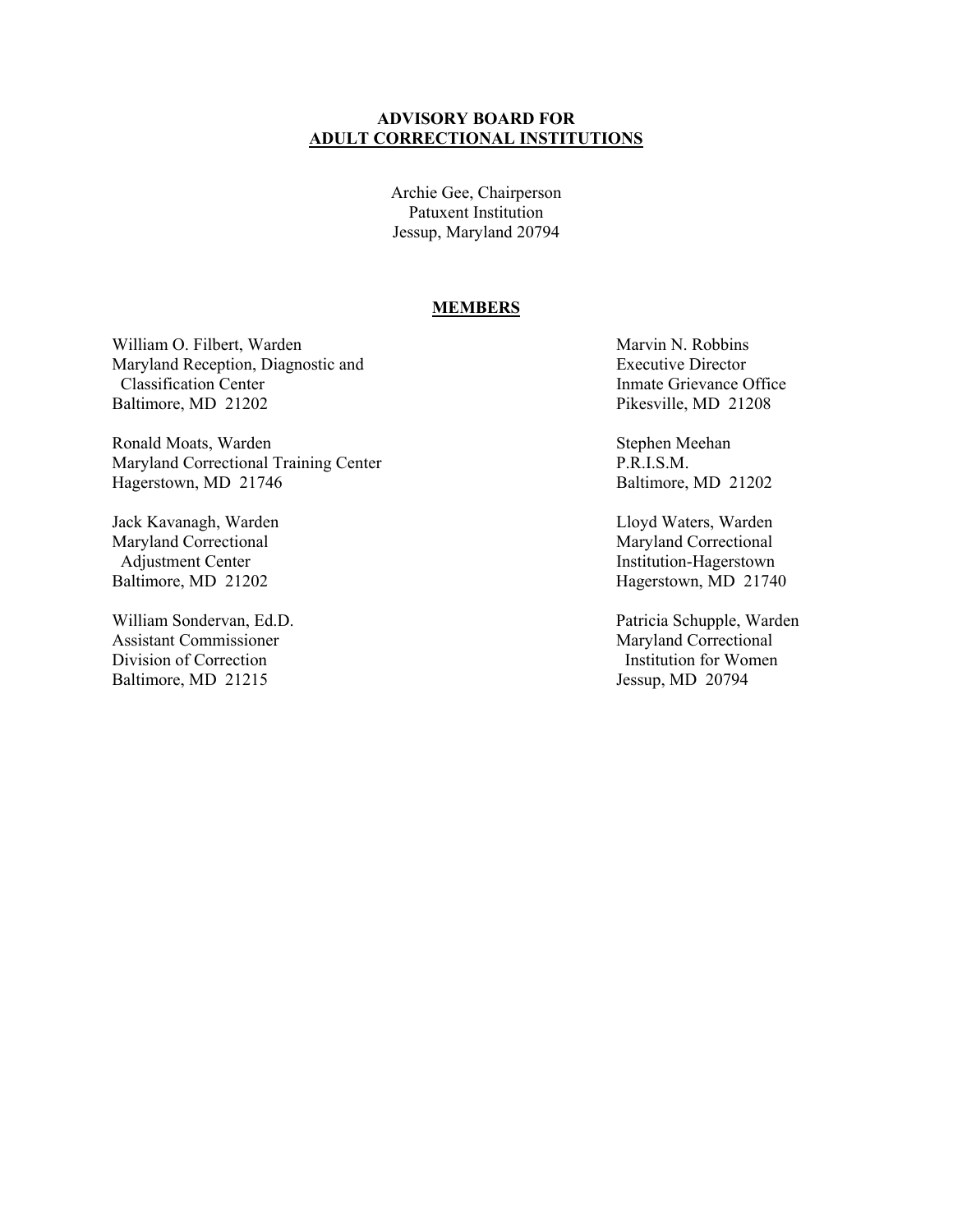## **ADVISORY BOARD FOR ADULT COMMUNITY CORRECTIONAL FACILITIES**

Frank J. Ward, III, Chairperson 2502 Worcester Highway Pocomoke City, Maryland 21851

## **MEMBERS**

Patrick Conroy Shirley Washington-Worthy Assistant Warden Facility Administrator Brockbridge Correctional Facility Poplar Hill Pre-Release Unit Jessup, MD 20794 Quantico, MD 21856

Charlie Messiner, Director Julian L. Morgan Washington County Health Department Executive Director Hagerstown, MD 21740 Threshold, Inc.

Marsha Maloff, Assistant Warden Jackie Harris, Deputy Director<br>
Maryland Correctional Pre-Release System<br>
Prince George's County Maryland Correctional Pre-Release System Jessup, MD 20794 Department of Corrections

Charles Muskauski, Executive Director Deborah Richardson Dismas House, Inc.<br>
Baltimore, MD 21223<br>
Baltimore Pre-Release

Baltimore, MD 21201 Jessup, MD 20794

Patricia Allen, Facility Administrator **Richard Sullivan, Executive Director** Richard Sullivan, Executive Director Baltimore Pre-Release Unit for Women Central Home Detention Unit Baltimore, MD 21223 Baltimore, MD 21218

Baltimore, MD 21202

Hyattsville, MD 20781

Baltimore Pre-Release Unit Baltimore, MD 21202

James Shannon, Program Director Robert McWhorter, Commander Volunteers of America (SRC) H.L. Toulson Correctional Boot Camp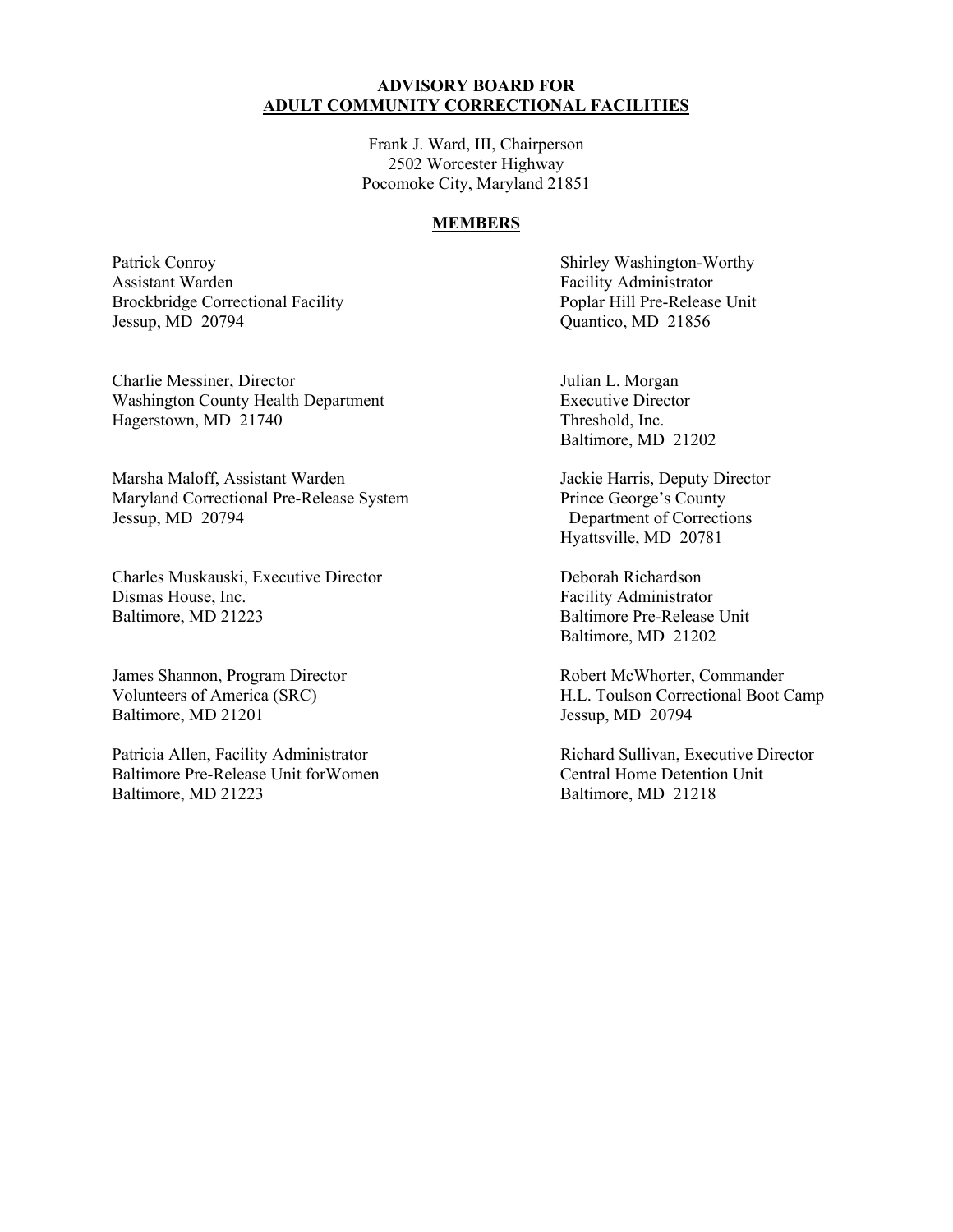## **ADVISORY BOARD FOR ADULT DETENTION CENTERS**

Captain John Bone, Chairperson Allegany County Detention Center Cumberland, Maryland 21613

#### **MEMBERS**

Melanie C. Pereira, Director Steve Williams, Warden Jessup, MD 20794 Cambridge, MD 21613

Richard J. Baker, Superintendent Richard Andrews Anne Arundel County Detention Facilities Department of Budget & Management Annapolis, MD 21401 Baltimore, MD 21201

LaMonte E. Cooke William Jednorski, Warden Queen Anne's County Detention Center Baltimore, MD 21202 Centreville, MD 21617

John W. Welch, Jr. Director of Corrections Wicomico County Detention Center Salisbury, MD 21801

Howard County Detention Center Dorchester County Detention Center

Director of Corrections Baltimore Central Booking and Intake Facility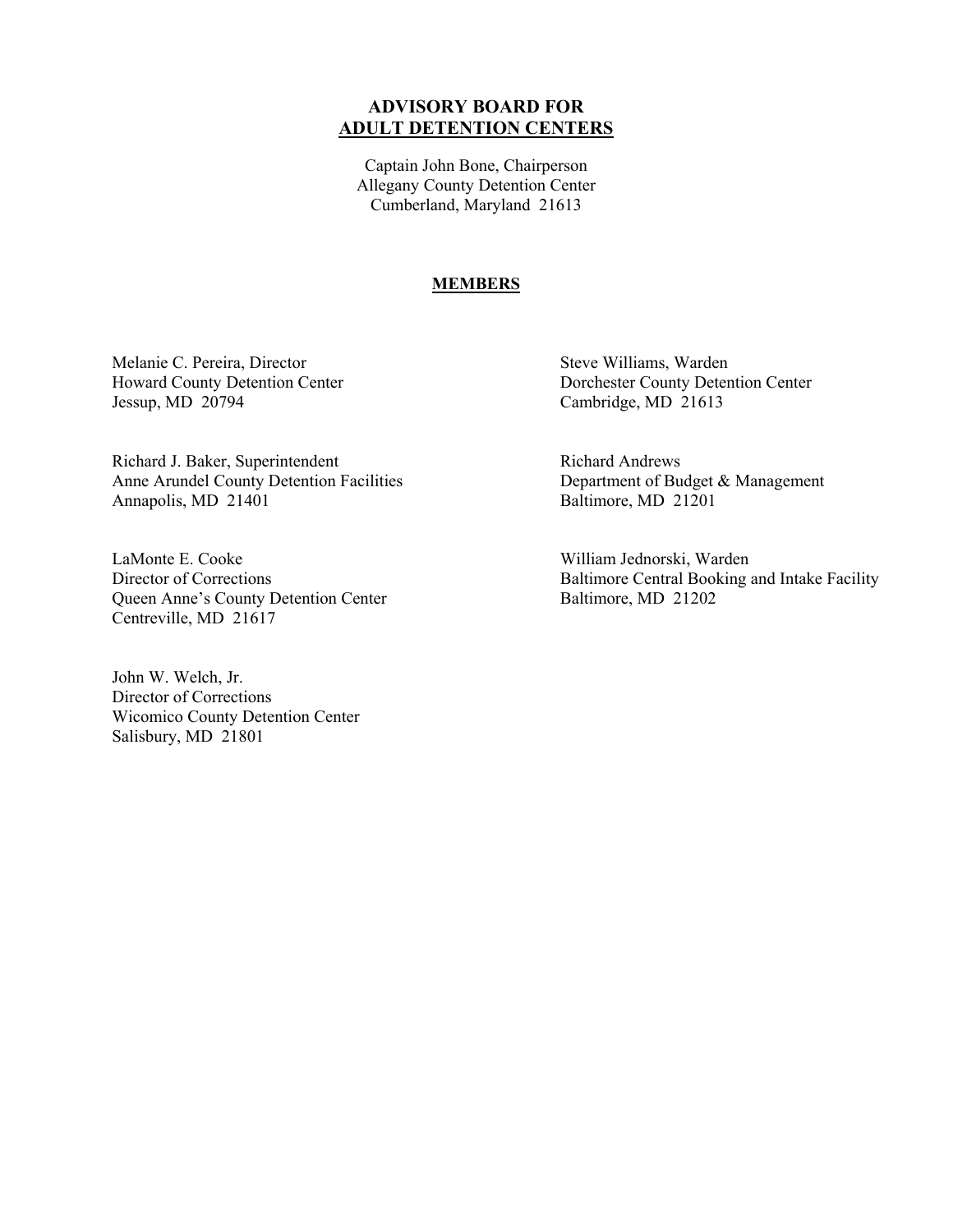## **FORMER COMMISSION MEMBERS**

The positions noted are those held by the Members at their time of service to the Commission.

Founding Member

County Commissioner<br>
Frederick County<br>
Commission on Acc

\*David M. Doxzen \*Sarah Ada Koonce, Chairperson Frederick County Jail Administrator

Department of Public Safety

\*Louis Hyatt, Citizen

Baltimore County **Baltimore County** Baltimore County Council

J. Max Millstone, Secretary Department of General Services Michael Ruggio, Citizen

Ralph Packard, Superintendent Earl F. Seboda, Secretary

W. Hardy Rauch, Director **V. All and Secretary** John F. Seboda, Secretary Correctional Standards Department of General Services American Correctional Association

\*Stephen H. Sachs, Attorney General Allegany County State of Maryland

Maryland House of Correction Citizen Member

Jack F. DeWitt, Sheriff  $John Brown$ , Warden

Sterling E. Bollinger, Sr.  $*Robert H. Fosen, Ph.D.$ Commission on Accreditation For Corrections (ACA)

Paul J. Davis, Warden Elmanus Herndon, Deputy Commissioner Baltimore City Jail **Division of Correction** 

\*J. Brown Hardy \*Constance Lieder, Secretary Deputy Secretary Department of State Planning

 And Correctional Services Frank Mazzone, Assistant Commissioner Division of Correction

Mark A. Levine, Undersheriff John W. O'Rourke, Councilperson

\*Calvin A. Lightfoot, Warden \*Patricia L. Quan, Superintendent Baltimore City Jail Maryland Reception, Diagnostic and Classification Center

Patuxent Institution Department of General Services

John Stotler, County Commissioner

 Kenneth E. Taylor, Sr., Warden Richard Singleton, Warden Eastern Correctional Institution and

Cecil County Maryland Correctional Institution – Hagerstown